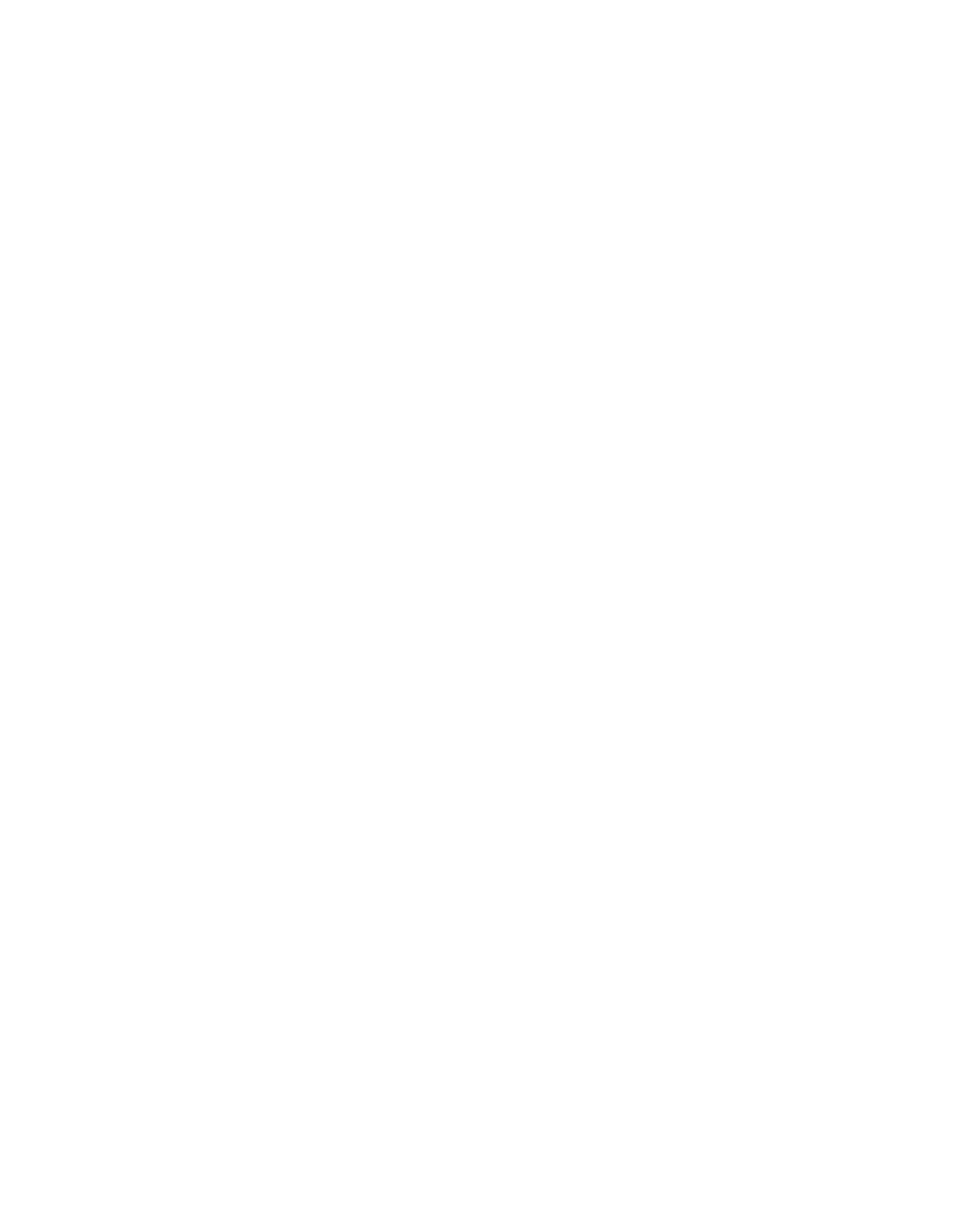## **Depression in Mothers: More Than the Blues**

*A Toolkit for Family Service Providers* 

U.S. Department of Health and Human Services Substance Abuse and Mental Health Services Administration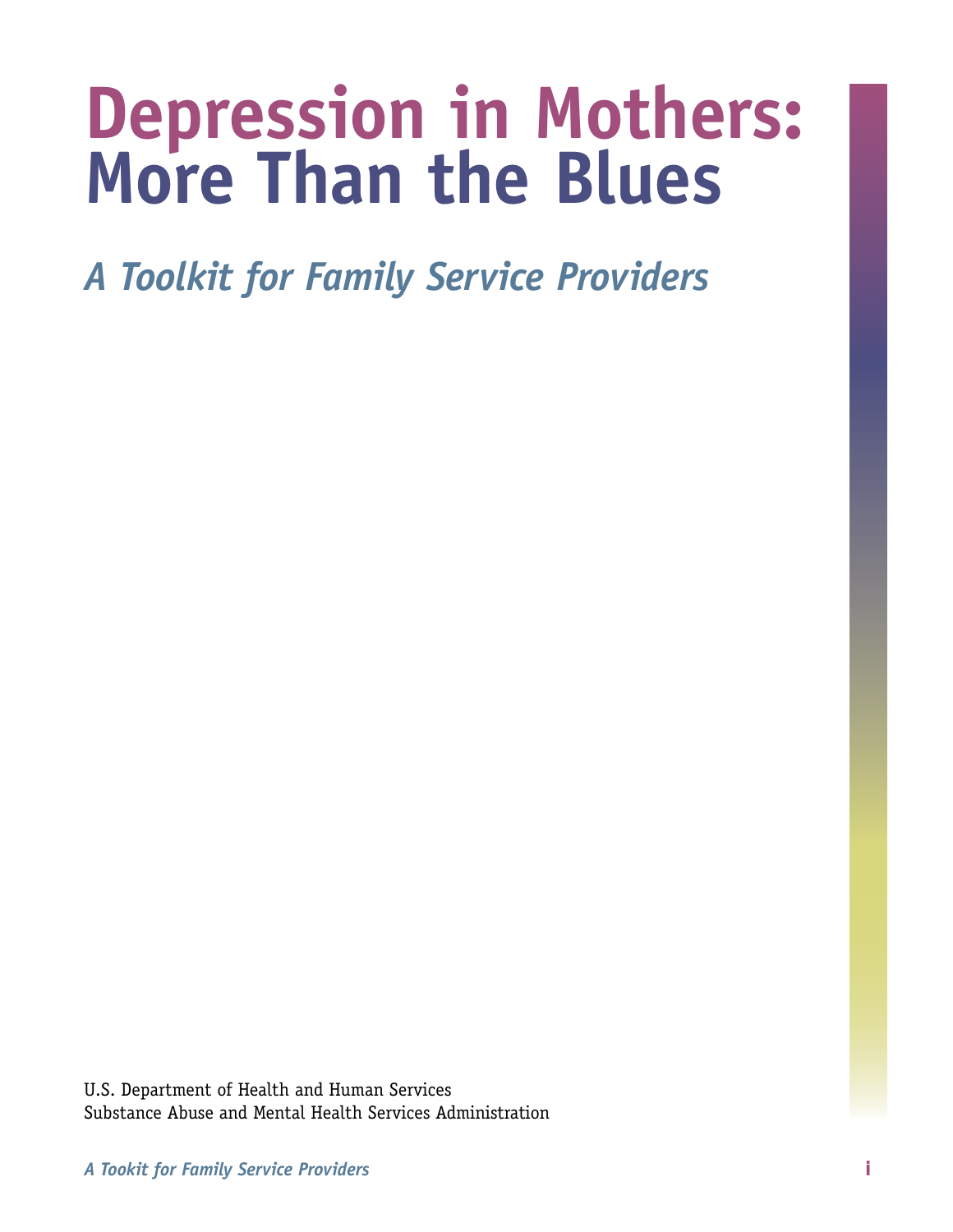#### AUTHORS AND ACKNOWLEDGMENTS

#### **Acknowledgments**

This toolkit was prepared for the Substance Abuse and Mental Health Services Administration (SAMHSA) under contract number HHSS280200800003C with SAMHSA, U.S. Department of Health and Human Services (HHS).

#### **Disclaimer**

The views, opinions, and content of this publication are those of the authors and do not necessarily reflect the views, opinions, or policies of SAMHSA or HHS.

#### **Public Domain Notice**

All material appearing in this publication is in the public domain and may be reproduced or copied without permission from SAMHSA. Citation of the source is appreciated. However, this publication may not be reproduced or distributed for a fee without the specific, written authorization of the Office of Communications, SAMHSA, HHS.

#### **Electronic Access and Copies of Publication**

This publication may be downloaded or ordered at http://store.samhsa.gov. Or call SAMHSA at 1-877-SAMHSA-7 (1-877-726-4727) (English and Español).

#### **Recommended Citation**

Substance Abuse and Mental Health Services Administration. *Depression in Mothers: More Than the Blues—A Toolkit for Family Service Providers.* HHS Publication No. (SMA) 14-4878. Rockville, MD: Substance Abuse and Mental Health Services Administration, 2014.

#### **Originating Office**

Office of Policy, Planning, and Innovation, Substance Abuse and Mental Health Services Administration, 1 Choke Cherry Road, Rockville, MD 20857. HHS Publication No. (SMA) 14-4878.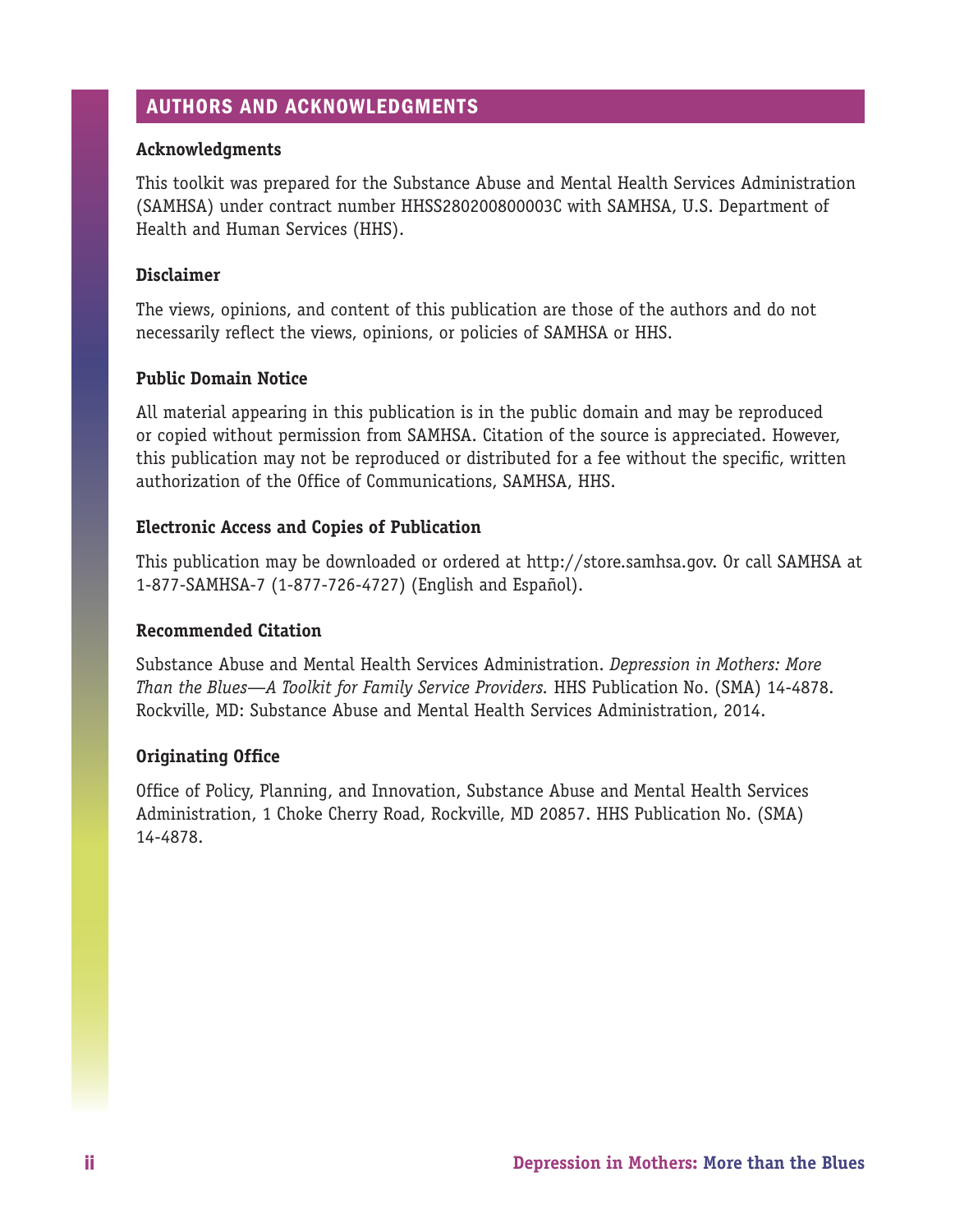### **CONTENTS**

| Why Should I Help a Mother Realize That She Is Depressed? 3                  |
|------------------------------------------------------------------------------|
| How Does a Mother's Depression Affect Her Children?3                         |
|                                                                              |
| What Should I Encourage All Mothers To Do for Their Children?4               |
| Tips and Tools for Working With Mothers Who May be Depressed5                |
|                                                                              |
|                                                                              |
|                                                                              |
|                                                                              |
|                                                                              |
| Appendix A: Some Popular Programs for Mothers With Young Children  A-1       |
|                                                                              |
|                                                                              |
|                                                                              |
| Appendix B: Handouts for Mothers With Depression B-1                         |
| Engaging in Pleasant Activities Can Increase Mood and Improve Resilience B-2 |
|                                                                              |
|                                                                              |
|                                                                              |
| Other Ideas To Improve Your Mood and Manage Your Stress B-6                  |
|                                                                              |
|                                                                              |
|                                                                              |
|                                                                              |
|                                                                              |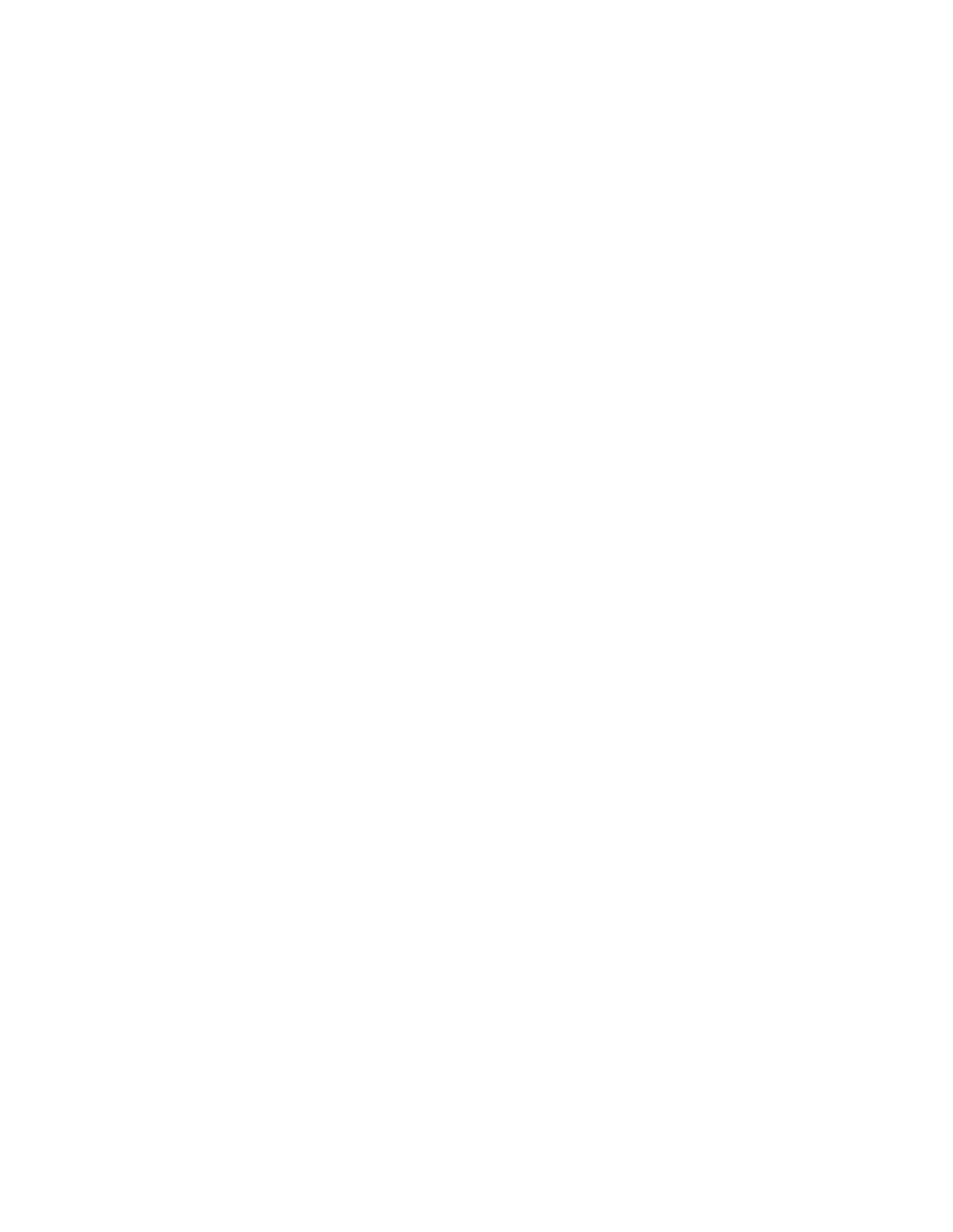<span id="page-6-0"></span>

#### IntroductIon

#### A young mother described the first few weeks at home with her new daughter this way:

*"At first I thought what I was feeling was just exhaustion, but with it came an overriding sense of panic that I had never felt before. Rowan kept crying and I began to dread the moment when Chris would bring her back to me. I started to experience a sick sensation in my stomach; it was as if a vise were tightening around my chest. Instead of the nervous anxiety that often accompanies panic, a feeling of devastation overcame me. I hardly moved. Sitting on my bed, I let out a deep, slow, guttural wail. I wasn't simply emotional or weepy, like I had been told I might be. This was something quite different. In the past, if I got depressed or if I felt sad or down, I knew I could counteract it with exercise, a good night's sleep, or a nice dinner with a friend. If PMS made me introspective or melancholy, or if the pressures of life made me gloomy, I knew these feelings wouldn't last forever. But this was a sadness of shockingly different magnitude. It felt as if it would never go away."\** 

*\**Shields, Brooke. (2005). *Down Came the Rain: My Journey Through Postpartum Depression*  (2005). New York: Hyperion Books, p. 65.

Many mothers struggle daily with depression. Depression makes them feel down, sad, or blue. What's worse is that many mothers don't even know that they are depressed.

People who work with mothers with young children are in a position to address a very serious problem that often goes unnoticed. Mothers and their children and families can live better lives if the women realize that they have depression and then get help.

This toolkit is designed for community-based providers, including those in home visitation programs; workers in the WIC (Women, Infants, and Children) program; and staff in Early Head Start, Head Start, and other child care programs.

The toolkit delivers background information about depression and offers ideas that providers can use daily when helping mothers, and their families, who may be suffering from depression. The toolkit also includes useful resources and handouts for mothers with depression.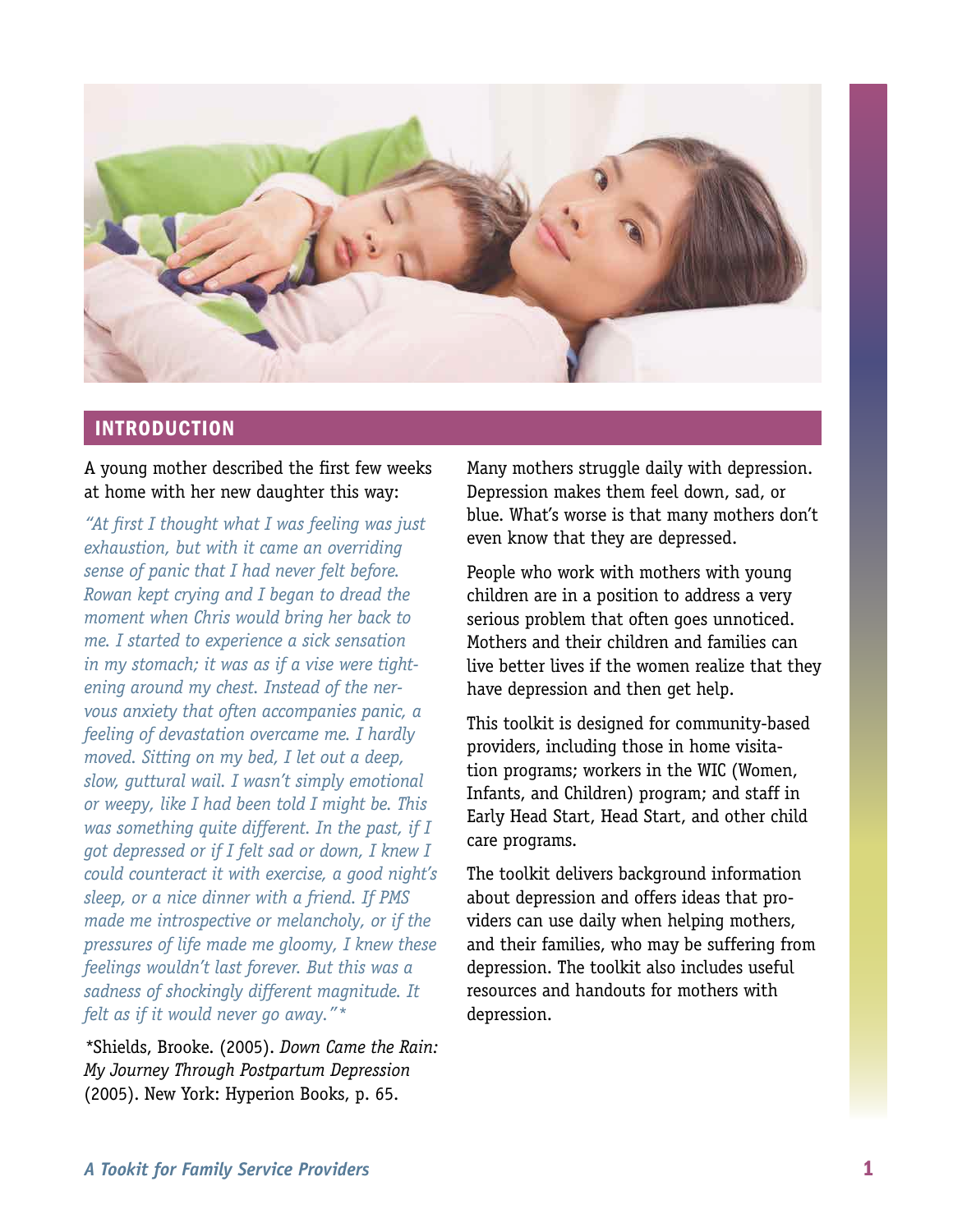#### <span id="page-7-0"></span>**BACKGROUND**

Everybody feels sad or blue from time to time. But depression is more than just feeling "down in the dumps" for a few days. It can be a serious illness, often referred to as a "mood disorder" that can have a significant impact on the mother's functioning and her capacity to parent. With depression, feelings of sadness, anxiousness, and emptiness don't go away quickly. These feelings affect day-to-day life and routines and can have consequences for mothers and their young children and families. For mothers, depression gets in the way of being the kind of parent that every



What Is Depression? The mother wants to be. When a parent is depressed, routines are tough to follow and children don't always get the ideal care. The good news is that most people with depression get better with treatment.

What Are Some Signs of Depression?

Symptoms of depression differ from person to person. Here are some signs that may indicate depression:

- Appears to be sad
- $\rightarrow$  Lacks energy
- $\rightarrow$  Cries easily
- **Feels like nothing good ever** happens
- $\rightarrow$  Feels like a failure
- **•** Complains about not sleeping or sleeping too much
- **•** Complains about not being hungry or overeating

Most people get depressed after bad things happen to them, such as losing a job or a loved one.

#### **How Common Is Depression?**

Almost one in five women get depressed at some time in their lifetime. This percentage goes up in stressful situations, like being a mother with young children. Among young women in home visiting, WIC, and Early Head Start and Head Start programs, nearly half may be depressed. Depression can affect pregnant women and people of all races and ethnicities.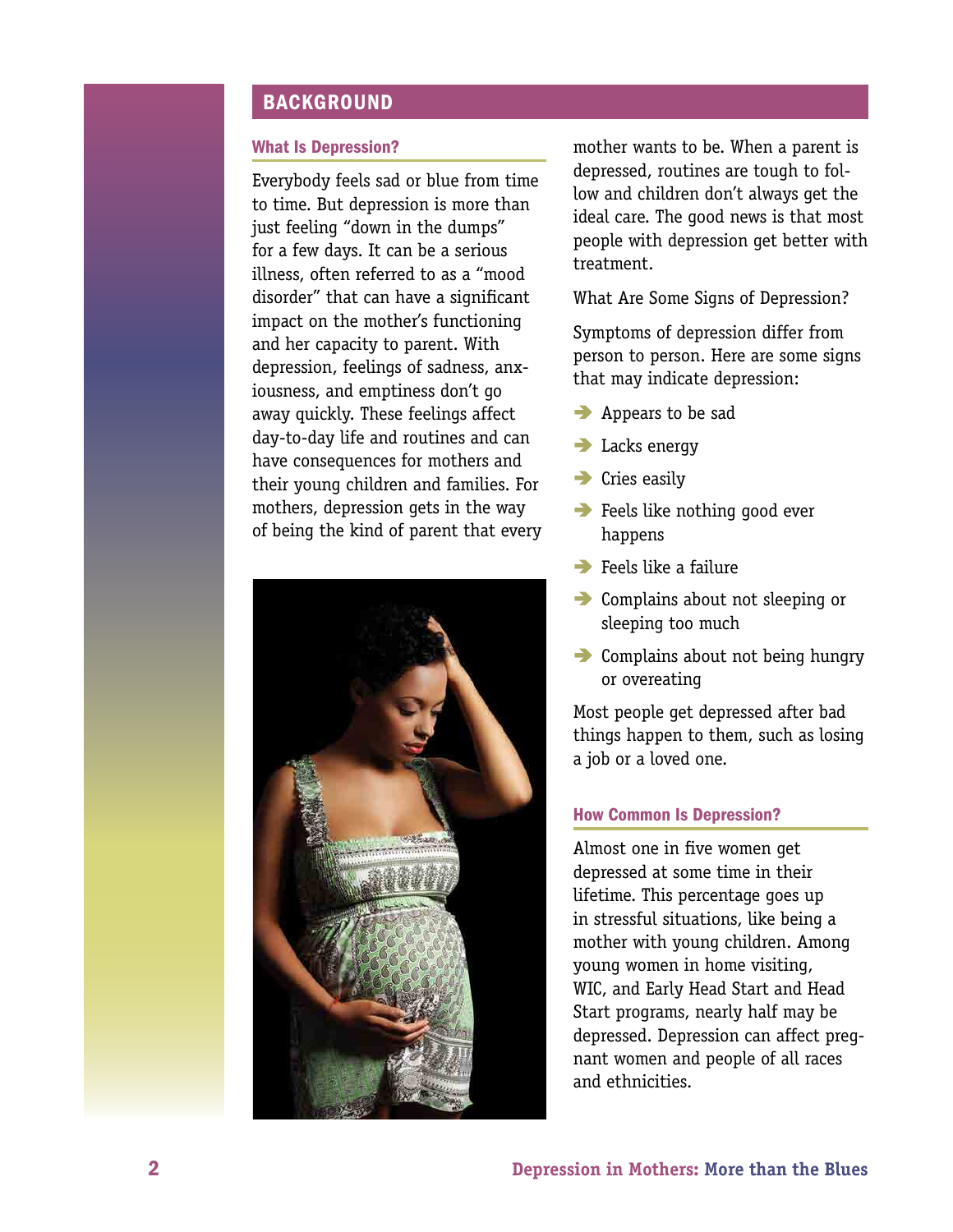#### <span id="page-8-0"></span>Families with special concerns

Certain family situations may increase the chances of depression in mothers.

- **Mothers who have a child with a chronic illness or developmental problem.** Caring for these children isn't easy. Mothers can dedicate a lot of time and energy to their care. With so much focus on the child, many of these mothers may not take good care of themselves.
- **Mothers who care for an elderly or sick parent or relative.** Mothers juggle a lot of responsibilities, such as caring for their children, work ing, or going to school. Caring for an elderly or sick parent or relative may add extra stress to a mother.  $\ddot{\phantom{0}}$
- **Mothers who are in violent or abusive relationships with their partners.** Mothers who suffer from domestic violence are much more likely to become depressed than those in better relationships. These mothers may also struggle to provide the best parenting to their children.
- **Mothers who are isolated or receive little support from family and friends.** All mothers need a strong support system to provide the best care for their children. Support can come from families, friends, neigh bors, community organizations (e.g., faith centers), and mental health professionals.  $\ddot{\phantom{0}}$

Mothers who find themselves in these situations may benefit from the services provided by you and your organization.

#### Why Should I Help a Mother Realize That She Is Depressed?

Depression can be treated. With treatment, a mother can reduce or rid herself of the symptoms related to depression. Primary care doctors can treat depression or can refer mothers to a specialist who treats depression. Treatment comes in many forms:

- $\rightarrow$  Talk therapy
- **A** Medications
- Social Support

Helping a mother get over depression can improve her quality of life and that of her children.

#### **How Does a Mother's Depression Affect** her children?

Babies need and want to become close to their mothers. Some mothers with depression have trouble getting close to their babies. This affects the babies' development. Mothers with depression can get more connected to their babies if they get treatment and take part in programs that help with parenting.

Mothers need to be responsive to the needs of their young children. Mothers with depression may have trouble responding because they feel sad or have very little energy. By getting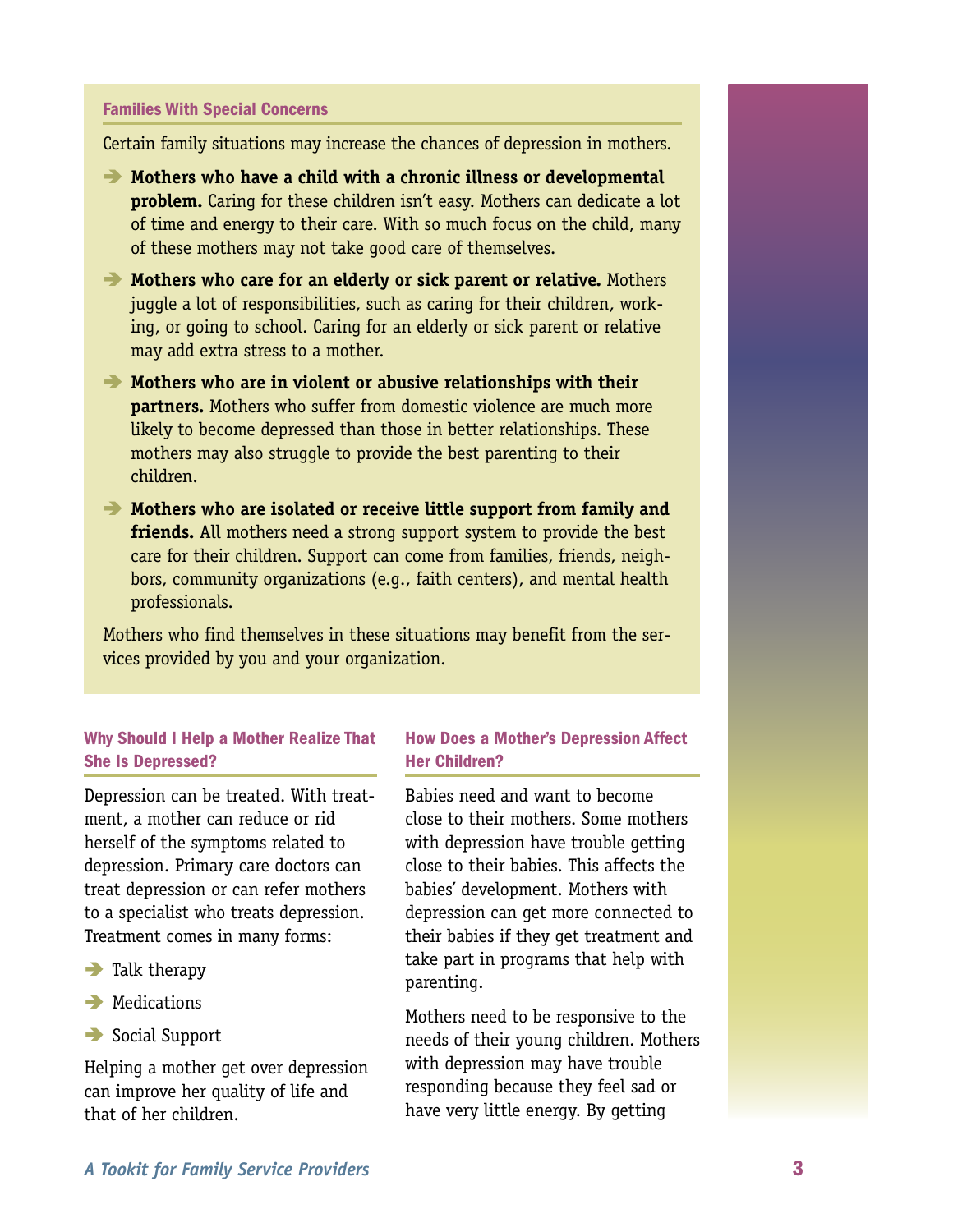<span id="page-9-0"></span>treatment, mothers can respond more consistently and appropriately to their babies and toddlers.

Older children continue to need support from their mothers each day. Mothers who get treatment for depression are much more likely to offer such support.

#### Why Is What I Do So Important?

- $\rightarrow$  A mother who is depressed may not talk much to other people. You may be the only person to whom she can share her feelings.
- â A mother may hide her depres sion. If you ask, you may be the only one to find out that she is depressed. ֚֡֕
- $\rightarrow$  A mother isn't likely to get help unless she is encouraged by a

trusted person. You may be that trusted person.

 $\rightarrow$  You are in a great position to help a mother make a change. You can remind her that she needs to take care of herself in order to help others, particularly her children.

#### What Should I Encourage All Mothers To Do for Their Children?

- $\rightarrow$  Be positive
- Respond to their needs
- Help them to eat, sleep, and play regularly each day
- **•** Provide them with healthy, home cooked meals
- $\rightarrow$  Keep them safe
- **■** Welcome support from family members and friends

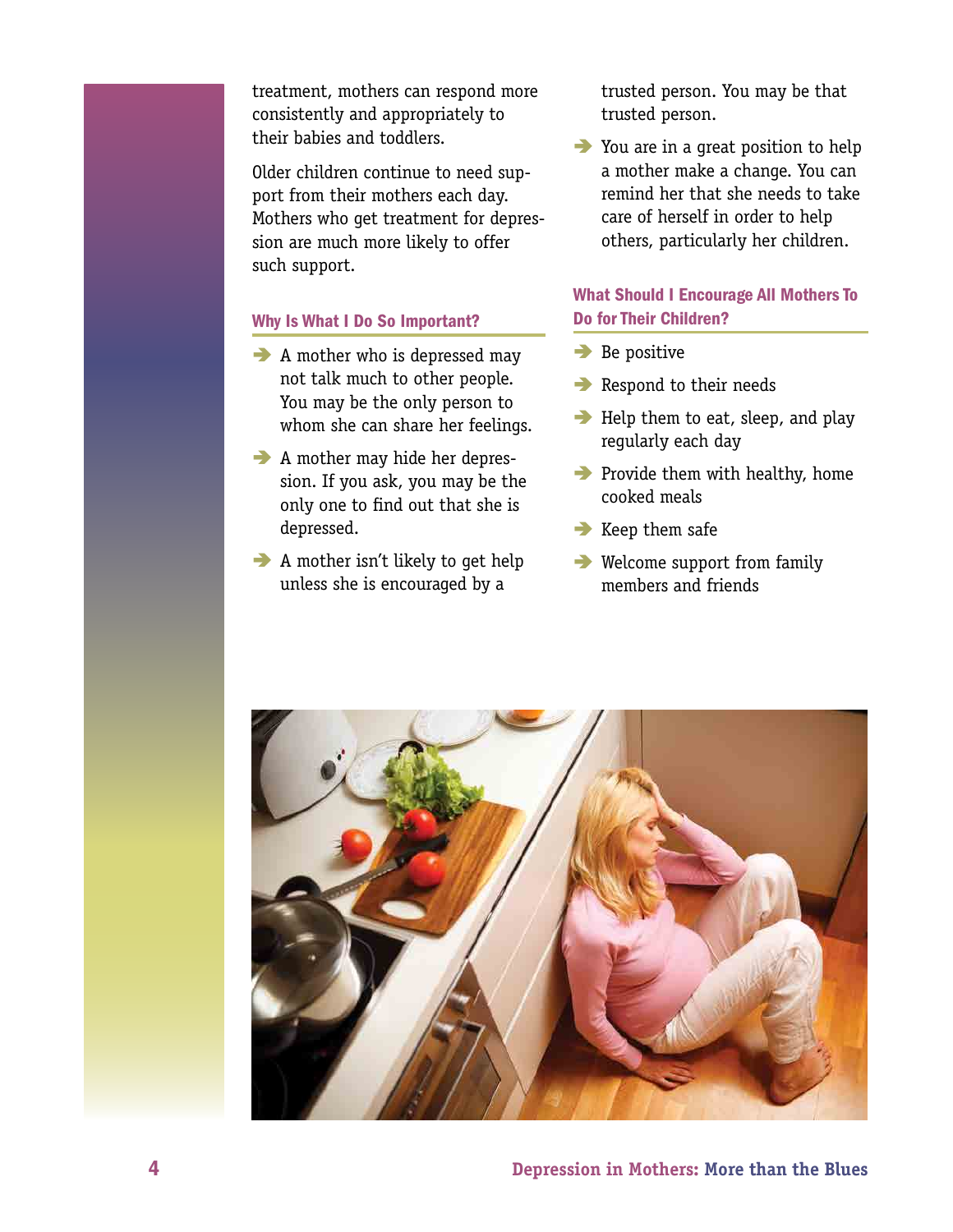#### <span id="page-10-0"></span>**TIPS AND TOOLS FOR WORKING WITH MOTHERS** WHO MAY BE DEPRESSED

Here are three action steps you can take when working with a mother who may be depressed:

- 1. Ask her how she is feeling
- 2. Encourage her to do things to improve her mood
- **3.** Screen and refer women with more serious depression

#### 1. Ask a mother how she Is Feeling

If you don't know whether a mother is depressed, then talk about it. Talking is good way to help her feel less ashamed and alone. You can start by asking a few simple questions:

- **B** How are you feeling?
- â Have you been feeling down? If so, for how long?
- Can you tell me more about how you are feeling now?
- You seem down or irritable this week. Is everything OK?
- â Have you ever been depressed?
- **Has your mood been affecting** your parenting?

Listen closely to what she says, paying attention to the following feelings in her replies:

- **Despair.** Depression causes feelings of hopelessness and helplessness.
- **Exercise 2 Loneliness.** When she talks about her life, she may feel that she can't possibly get help.
- **Guilt.** She may blame herself for being depressed and worry that she isn't taking good enough care of her children.
- A mother may have no idea that her sadness could be linked to depression. More importantly, she may not know that such feelings are treatable.

#### common reactions to asking about depression

Once you ask, she may tell you that her own mother is often sad and that most of her friends are sad. Tell her that feeling sad is natural and that it's OK to feel that way every now and then. But tell her that bad feelings can turn into problems if they don't go away or last a long time. If she appears to be sad or stressed, then reassure her that you understand her feelings.

A mother who is feeling down may have been told to "just snap out of it" or "quit feeling sorry for yourself" or may have heard "you'll get over it in time." She may feel relieved when someone like you finally asks her about being depressed.

She may cry. Simply saying, "I'm so sorry this is so hard for you" or something similar will let her know that you are listening to her and are concerned about her well-being. Usually, she will be able to stop crying fairly quickly as a result of your attention, care, and concern.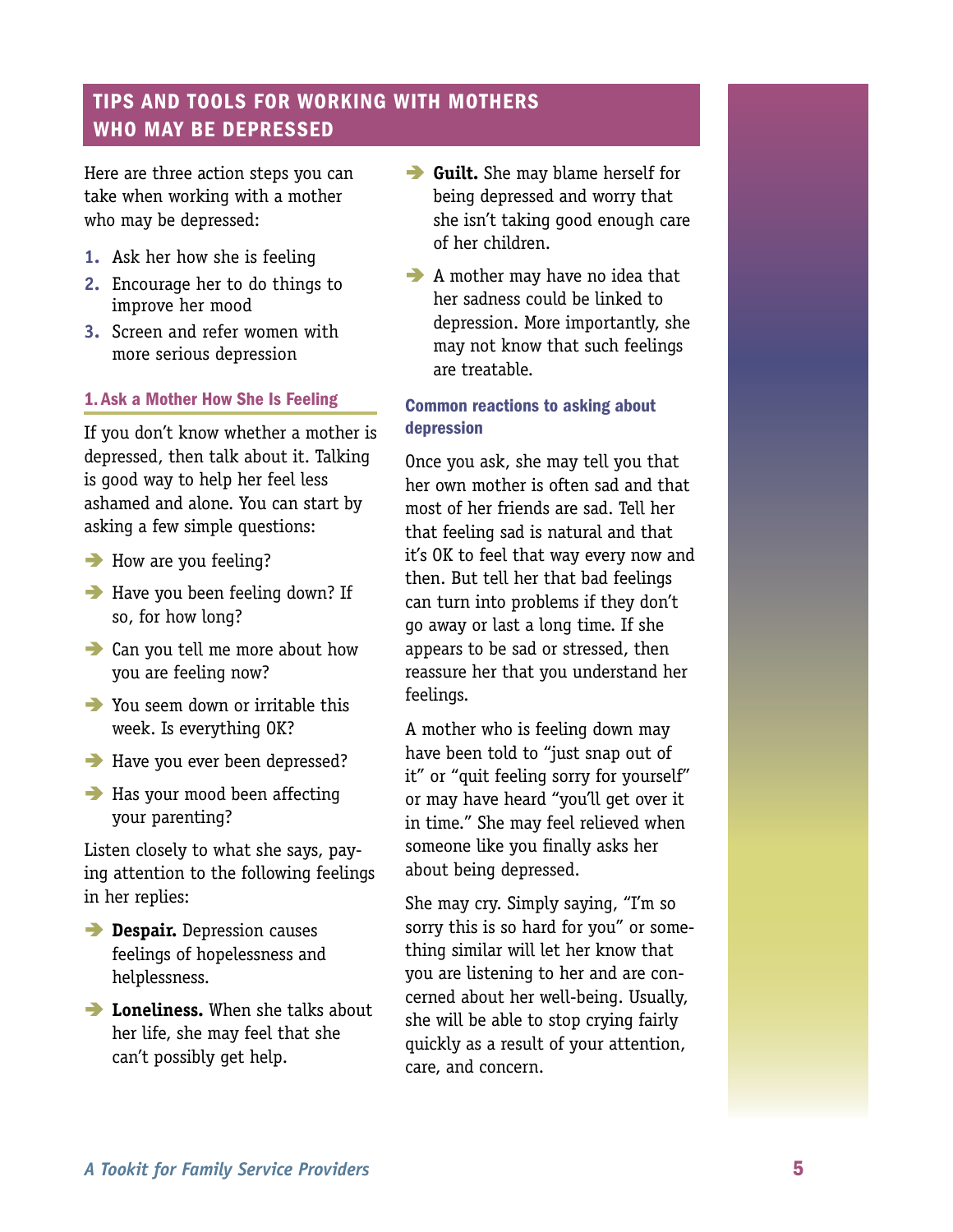#### <span id="page-11-0"></span>some concerns that a mother may have about admitting depression

Admitting depression isn't easy.

- Being a new mother can be stressful. Admitting depression may raise the moth er's concerns that she will be seen as a bad mother or that her children will be taken from her. Reassure her that this isn't the case.  $\ddot{\phantom{0}}$
- A mother may worry about being perceived as "crazy." Reassure her that depression doesn't mean crazy. Explain to her that depression is common and treatable.
- **If a mother has had bad experiences with** mental health services, she may feel frus trated or discouraged about treatment. Reassure her that proper treatment can be helpful for herself, her children, and her family.  $\overline{a}$

#### 2. Encourage Her To Take Steps To Improve **Her Mood**

A mother may admit to feeling down, stressed, or overwhelmed. Even with just a few symptoms, she may benefit by getting more support.

Here are some things that you, as a service provider, can do daily to help improve a mother's mood:

- **•** Provide her with a safe and accepting place to talk about her feelings
- **■** Be a good listener
- Offer support for her feelings
- â Encourage her to maintain her routine, stay involved in social service programs
- **•** Remind her to keep positive people in her life
- â Encourage her to reconnect with import ant people  $\ddot{\phantom{0}}$
- **Identify other people—such as friends,** counselors, clergy, spouse, and parents whom she can talk with and will help her to take care of herself
- $\rightarrow$  Help her to consider doing pleasant things for herself on a daily basis, like taking a long bubble bath, reading a good book, or enjoying some time to herself

Appendix B contains some handouts that you can give to mothers. These handouts describe strategies that mothers can use to help improve their mood.

#### 3. Screen and Refer Mothers With More **Serious Depression**

A mother who talks about many symptoms of depression may not be able to function well at her job, as a parent or at other aspects of life. This mother can benefit from treatment, and you can help guide her to professional help.

Using a screening tool can help you identify which mothers really need a referral for mental health services. Several screening tools are available for free and on the Internet (see "Free Screening Tools" in Appendix C). If your agency is willing to be active in screening, then it may consider using the Patient Health Questionnaire-2 (PHQ-2). PHQ-2 is a practical and easy tool to use. The tool asks two simple questions:

- In the past month, have you often been bothered by little interest or pleasure in doing things?
- In the past month, have you often been feeling down, depressed, or hopeless?

The answer to each question is "yes" or "no." A mother may be depressed if she answers yes to either question. (See textbox on page 7 about how to combine the PHQ-2 with a longer version of this screening tool—the PHQ-9—to help with referrals).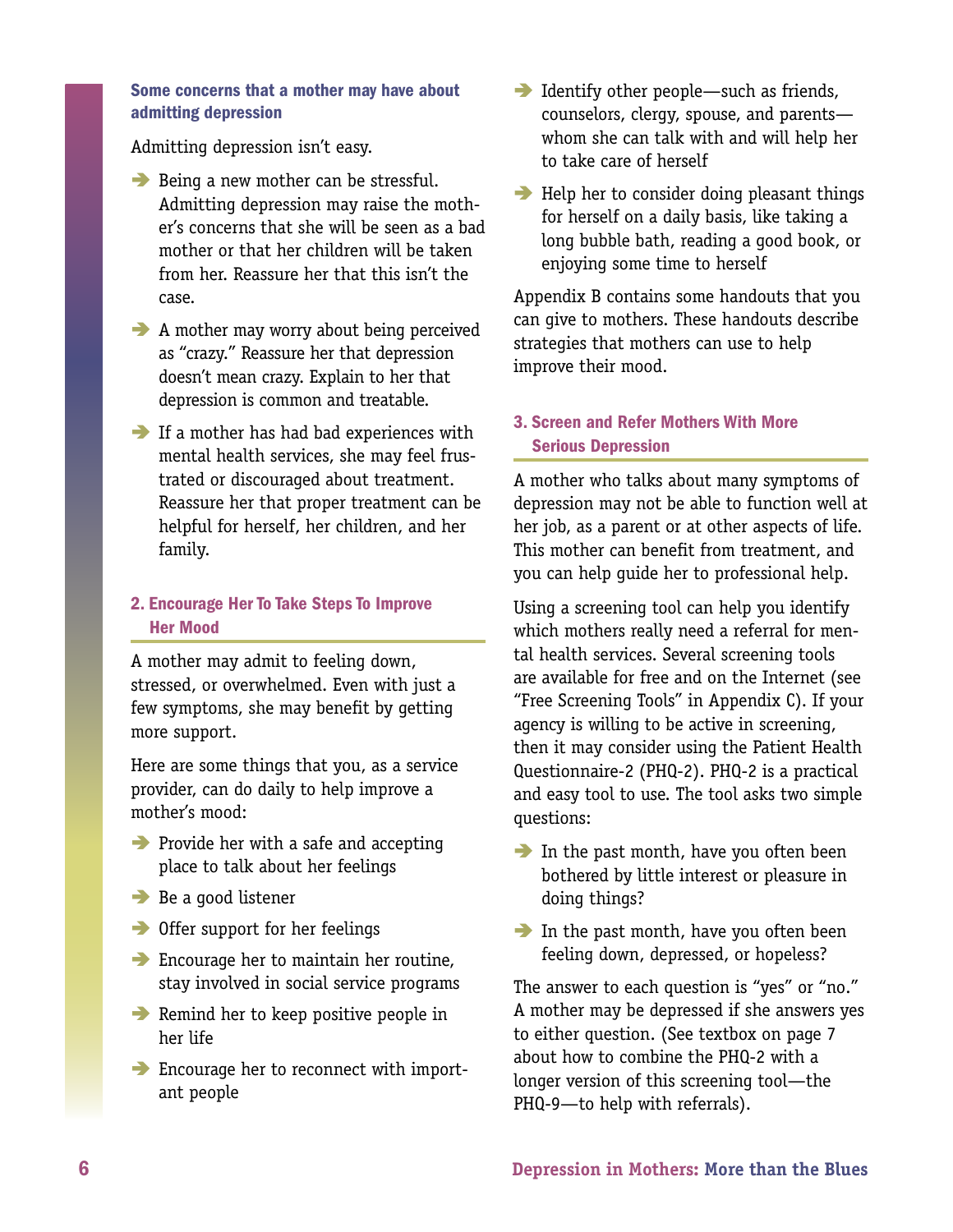If this is the case, then you should contacting the baby's doctor to let encourage her to talk with her him/her know about the mothdoctor about possible supports or er's feelings. (Appendix A also treatment. Her doctor can help provides information about some her figure out if she needs to be popular programs that provide referred for mental health services. supportive services to mothers With the mother's consent/autho- and their families and young rization, you may also consider children.)

#### **Enhancing the Screening Process With the Patient Health** Questionnaire-9

If your agency has resources for identifying which mothers might need a referral for mental health services and has procedures in place to make these referrals, then it may consider adding a second part to the screening process.

Any mother who answers yes to one of the two questions in the PHQ-2 could then get asked several more questions on the Patient Health Questionnaire-9 (PHQ-9). The PHQ-9 asks questions about how often respondents experience the nine important symptoms of depression (see sidebar). The PHQ-9 has been used with people from a range of cultures and has been translated into many languages.

A mother is most likely depressed if she has been feeling at least five of the nine symptoms for at least 2 weeks; one of the symptoms must be either depressed mood or loss of pleasure or interest in things that were meaningful to her. Answers are scored on a scale of 0–3, ranging from "not at all" (0) to "nearly every day" (3). The sum of the scores gives you a total score, which tells you how serious her depression is.

#### 0-9: Not Depressed

Mothers who score 9 points or lower on the PHQ-9 are probably not depressed. But here are some supports to consider:

- → Offer support to all mothers, no matter what score results from the PHQ-9
- **■** Remind mothers to stay strong by taking care of themselves, despite being busy taking care of others, such as their children, significant others, and parents
- → Encourage mothers to spend time with friends and family mem bers that make them feel good *continued on page 8*  ֚֚֡

#### Nine Key Symptoms of **Depression**

*Here is the list of symptoms/criteria for major depression. These symptoms interfere with the ability to perform everyday tasks.* 

*A mother is most likely depressed if she has been feeling at least five of the nine symptoms for at least 2 weeks:* 

- *Depressed mood or sadness\**
- *Diminished pleasure/ interest in things you used to enjoy\**
- *Sleeping too much or too little*
- *Increased or decreased motor activity*
- *Fatigue or loss of energy*
- *Feelings of worthlessness or guilt*
- *Less ability to think or concentrate*
- *Weight loss (not associated with dieting)*
- *Recurrent thoughts of death or suicide*
- \*Either sadness or loss of pleasure must be one of the five symptoms present.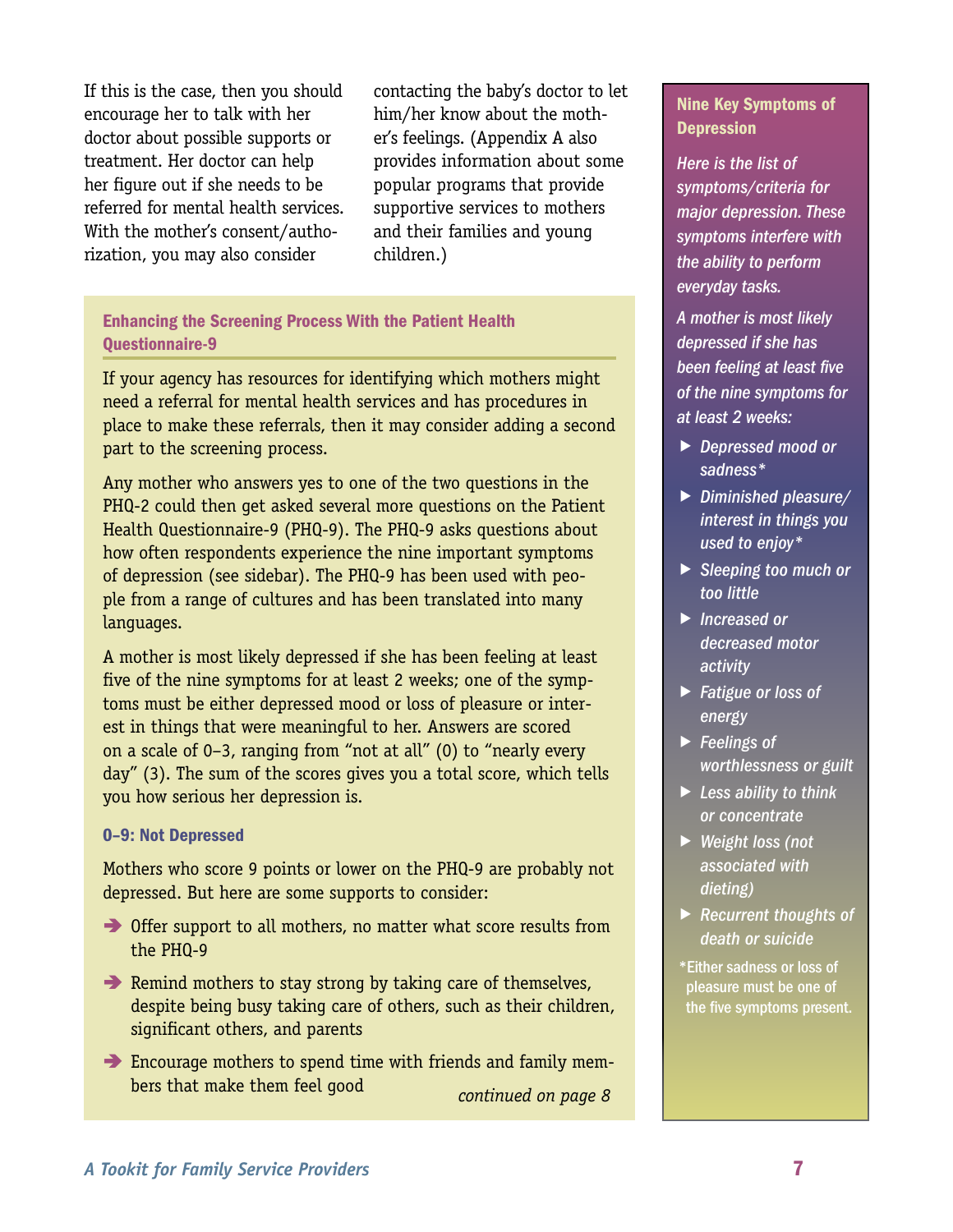#### enhancing the screening process with the patient health Questionnaire-9

#### *continued from page 7*

â Encourage mothers to set routines with their children, cook healthy meals for their families, and model for their families taking care of themselves

#### 10-14: Has Some Depressive Symptoms and Needs More Support

Mothers who score 10–14 points on the PHQ-9 are at risk for depression. Here are some ideas for supports:

- Share with these mothers printed copies of the handouts in Appendix B. Encourage the mothers to practice some of the strategies described in these handouts, for example:
	- $\triangleright$  Adding more pleasant activities to their daily routine
	- ▶ Connecting with people in their support system
	- $\triangleright$  Trying out different relaxation activities to help them manage their stress
- Consider running resiliency groups (see "Other Useful Materials" in Appendix C). A resiliency group can be run by anyone who is good at working with people. The group will teach skills to help mothers remain resilient in their lives. This curriculum is tailored for pregnant women and new mothers.

#### More Than 14: Is Likely Depressed and Should Be Referred for Mental Health **Services**

Mothers who score 15 points or higher on the PHQ-9 very likely meet the diagnostic criteria for clinical depression:

- All mothers who are suspected of clinical depression should be referred for appropriate treatment. Start by referring a mother to her primary care doctor or her child's doctor. Your agency should have a customized list of appropriate referrals.
- **Depression responds well to Cognitive Behavioral Therapy (CBT),** Interpersonal Psychotherapy (IPT), and Problem-Solving Therapy (PST) and to medications. Licensed mental health professionals, particularly psychologists, conduct CBT and IPT. Social workers often conduct PST. Primary care doctors, and to a lesser extent psychiatrists, can prescribe medications as a way of treatment.

If your agency has been using the PHQ-2 or -9 to screen mothers for depression, then it should have procedures in place to refer mothers for mental health treatment. You should also have support from your colleagues and supervisor to manage what can sometimes be difficult conversations with mothers who are sharing their stress and sadness with you.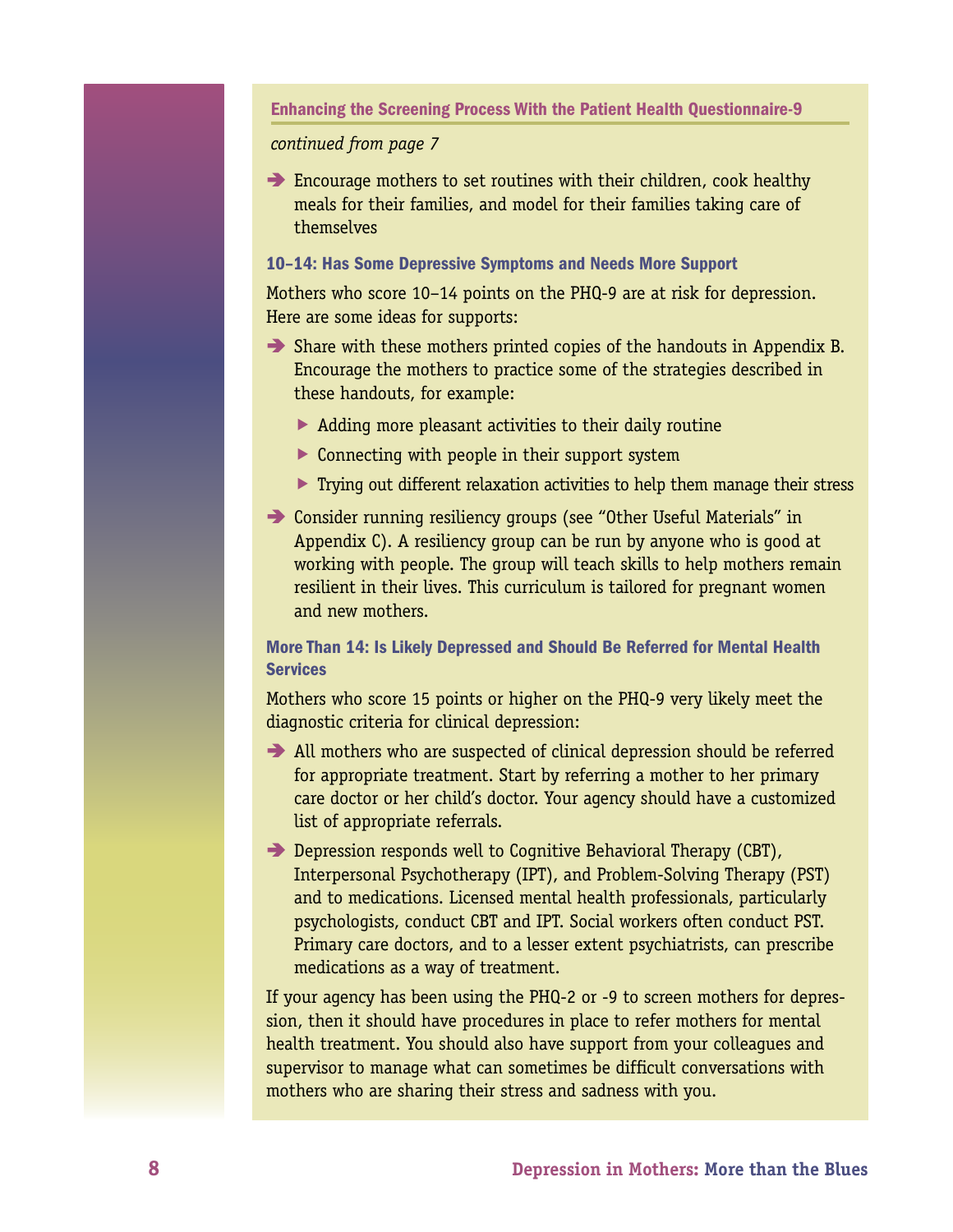#### Facilitating follow-up on a mental health referral

If your agency decides to use a formal tool to screen for depression in mothers, the referral system must be strong. A strong referral system includes deep relationships with providers—you know who to call and who to talk to when referring a mother for services. Providers with the following characteristics make for a strong referral system:

- Accepts the kinds of insurance that your mothers have—or have a sliding fee scale so mothers can make payments that they can afford
- Speaks the languages of the mothers whom you are referring
- **•** Offers evening and weekend hours to provide services to mothers who work all day during the week

Your agency should also keep an up-to-date list of reliable mental health and health care providers in your area that can see your clients.

Mothers who are depressed may need help following through on a referral. You should explain the process to them so they know what to expect. Consider saying something like this:

*"When you arrive, they will ask you to fill out some paperwork, and they will want to see a copy of your Medicaid (or insurance) card. Then you may have to wait a while until someone can see you. The therapist will ask you about how you are feeling, and if there have been any unusual stressors in* 

*your life recently. She may ask about how you are sleeping and eating, or if you have been feeling irritable. She may also ask you about whether you have been having trouble following through on tasks you need to complete at home or at work. These questions can help the therapist make a plan to help you feel better."* 

#### challenges of making a referral

Not every mother that you refer to treatment will be ready to go to treatment. Many mothers don't go to treatment the first time they are referred. On subsequent visits, ask the mother if she followed up on the referral and continue to encourage her to seek out treatment. She may be ready to think about treatment at a later time.

A mother may not like the first treatment she tries, perhaps because she doesn't like the mental health care provider. Encourage her to try again, perhaps with a different provider or different treatment type (e.g., talk therapy versus medication). Most mothers will find relief from depression if they keep trying treatment. Additionally, your continuing interest and questions remain important while a mother is seeking treatment.

Some mothers don't think that treatment will do them any good. They wonder how treatment could help when the real problem is their boss or their spouse. Assure them that people with depression can better cope with their real-life problems if they overcome their depression.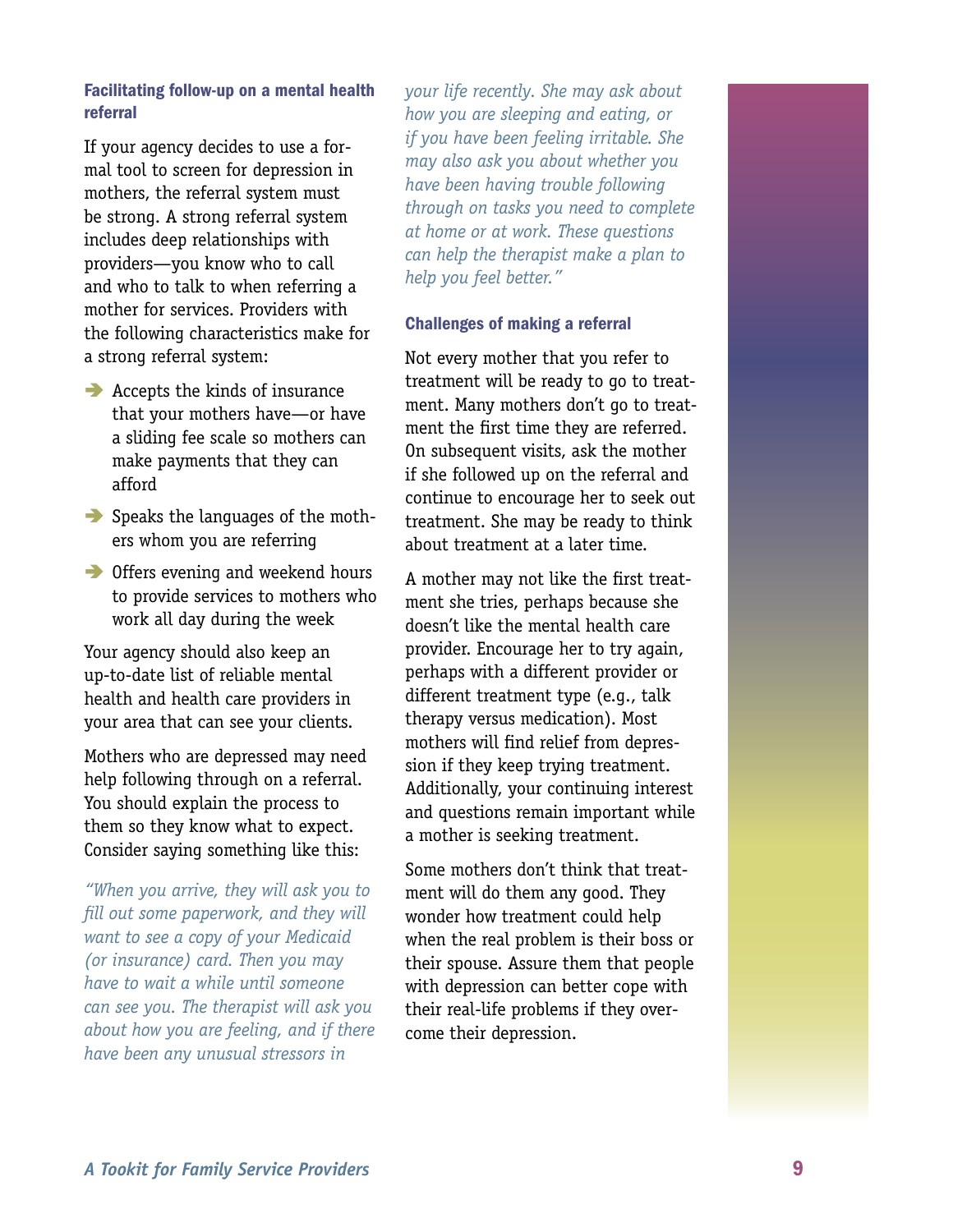Some mothers may have had negative experiences in the mental health system and, again, think that no form of treatment will help them. They need support to recognize that a new treatment or mental health provider may help them even if past treatments didn't.

Some mothers will put off treatment until the depression "gets bad enough."

- Reassure these mothers that they don't have to feel worse in order to get help.
- Ask them, "What have you been doing to feel better so far?" Most will already be trying something, like praying or just trying to make herself feel better. Ask her, "If you keep doing what you have been doing, what is the likelihood that you will feel better in a few weeks?" Given that the mother has probably been trying the same things for a while, she will probably admit that the chances aren't good this will help.

 $\rightarrow$  Remind her that most mothers get better with treatment. Ask her, "What are the chances you will feel better if you get one of these treatments?" She will probably agree that her chances are better with treatment.

If a mother is prescribed medication for depression, emphasize that the medicines should be taken exactly as prescribed. Several weeks may go by until mothers notice any effects from medicines. Dosage is important.

- Don't take any more or any less medicine than is prescribed. If the original dosage doesn't help, encourage mothers to visit their health care provider—perhaps increasing the dosage or changing medicines will help.
- â Encourage mothers to continue taking their medicine, even after they start to feel better. Depression symptoms may return if mothers stop taking their medicines early. Mothers shouldn't discontinue their medicines without discussing it first with their doctor.

#### What Should I Do in an Emergency?

A mother may tell you something that needs to be acted on immediately. Your agency should have a plan in place for who reports these problems and how to act on them. You should always follow the protocols established by your agency, for example:

- $\rightarrow$  A mother who is suicidal or thinks about hurting others should be taken to a hospital emergency department for evaluation.
- A mother who is being threatened by others in the home should be referred to a domestic violence program.
- A mother who is homeless should be referred to a local homeless shelter for services.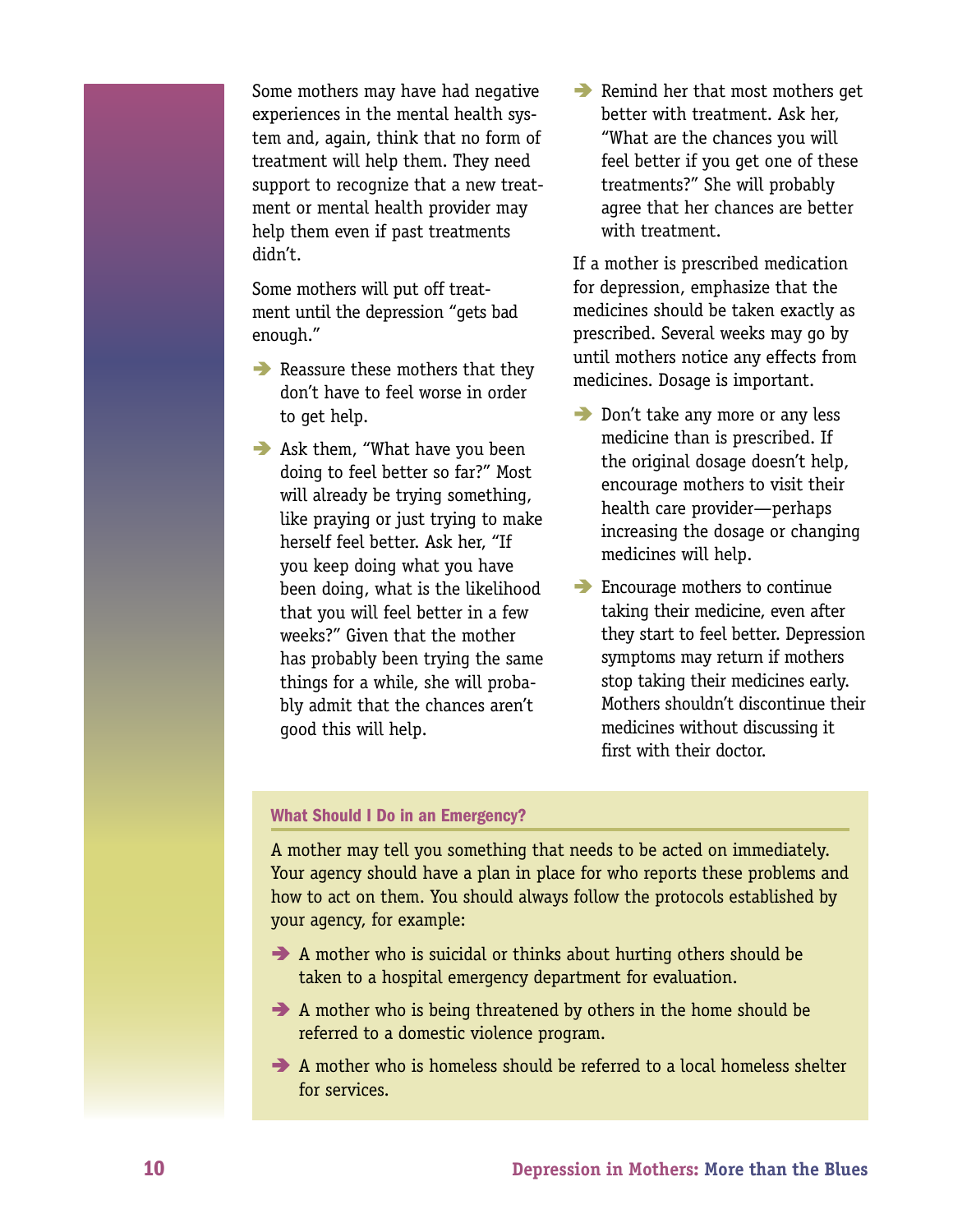#### <span id="page-16-0"></span>FINAL THOUGHTS

Mothers with young children need support to care for themselves and their children—especially when they have a lot of stress in their lives. The services you are providing to families are an important part of their support system. Many of the mothers you

serve can benefit from the ideas in this toolkit. You might also find some of the suggestions helpful for yourself when you are having a stressful period in your life! Remember, in order to take care of others, YOU need to take care of yourself, too.

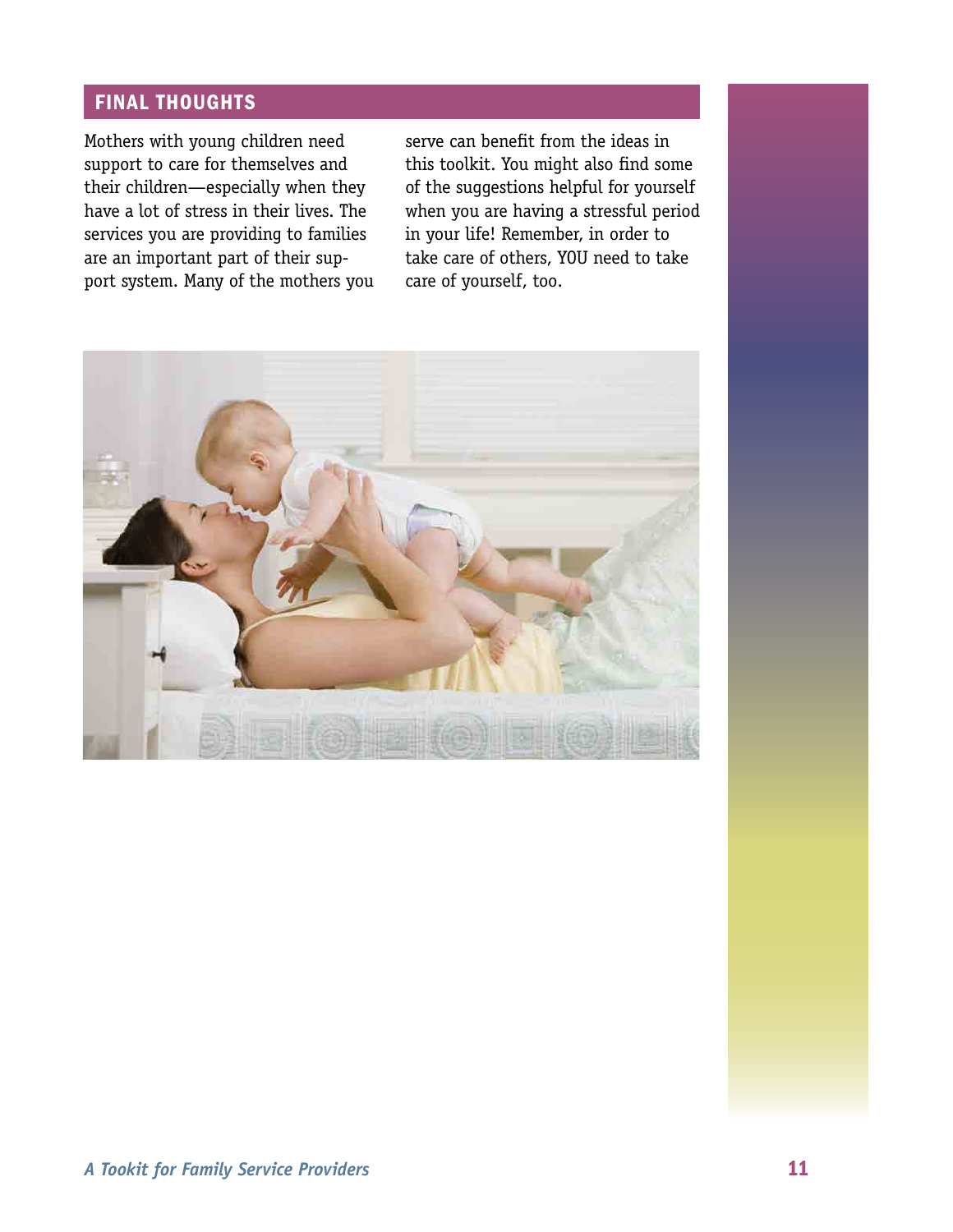#### <span id="page-17-0"></span>**BIBLIOGRAPHY**

The content of this toolkit summarizes what has been learned from many scientific studies, including the following key references:

- Ammerman, R. T., Peugh, J. L., Putnam, F. W., & Van Ginkel, J. B. (2012). Predictors of treatment response in depressed mothers receiving in-home Cognitive Behavioral Therapy and concurrent home visiting. *Behavior Modification*, *36,* 462–481.
- Ammerman, R. T., Putnam, F. W., Altaye, M., Stevens, J., Teeters, A. R., & Van Ginkel, J. B. (2013). A clinical trial of in-home CBT for depressed mothers in home visitation. *Behavior Therapy, 44*, 359–372.
- Ammerman, R. T., Putnam, F. W., Altaye, M., Teeters, A. R., Stevens, J., & Van Ginkel, J. B. (2013). Treatment of depressed mothers in home visiting: Impact on psychological distress and social functioning. *Child Abuse & Neglect, 36,* 544–554.
- Beardslee, W. R. (2003). *When a parent is depressed: How to protect your children from the effects of depression in the family.* New York, NY: Little, Brown, and Company.
- Beardslee, W. R., Ayoub, C., Avery, M. W., Watts, C. I., & O'Carroll, K. L. (2010). Family Connections: An approach for strengthening early care systems in facing depression and adversity. *American Journal of Orthopsychiatry, 80*(4), 482–495.
- Beardslee, W. R., Brent, D. A., Weersing, V. R., Clarke, G. N., Porta, G., Hollon, S. D., … Garber, J. (2013). Prevention of depression in at-risk adolescents: Longer-term effects. *JAMA Psychiatry,* Sept. 4. doi:10.1001/jamapsychiatry.2013.295
- Beardslee, W. R., Gladstone, T. R. G, Wright, E. J., & Cooper, A. B. (2003). A family-based approach to the prevention of depressive symptoms in children at risk: Evidence of parental and child change. *Pediatrics, 112*(2), e119–e131.
- Duggan, A. K., Berlin, L. J., Cassidy, J., Burrell, L., & Tandon, S. D. (2009). Maternal depression and attachment insecurity moderate home visiting impacts for at-risk mothers and infants. *Journal of Consulting and Clinical Psychology, 77,* 788–799.
- Grace, S., Evindar, A., & Stewart, D. (2003). The effect of postpartum depression on child cognitive development and childhood behavior: A review and critical analysis of the literature. *Archives of Women's Mental Health, 6,* 263–274.
- Howell, E., Golden, O., & Beardslee, W. (2013). *Emerging opportunities for addressing maternal depression under Medicaid.* Washington, DC: Urban Institute. Retrieved from [http://www.urban.org/UploadedPDF/412758-Emerging-Opportunities-for-Addressing-](http://www.urban.org/UploadedPDF/412758-Emerging-Opportunities-for-Addressing-Maternal-Depression-under-Medicaid.pdf)[Maternal-Depression-under-Medicaid.pdf](http://www.urban.org/UploadedPDF/412758-Emerging-Opportunities-for-Addressing-Maternal-Depression-under-Medicaid.pdf)
- Le, H. N., Perry, D. F., & Stuart, E. A. (2011). Evaluating a preventive intervention for perinatal depression in high-risk Latinas. *Journal of Consulting and Clinical Psychology, 79*(2), 135–141.
- Mendelson, T., Leis, J. A., Perry, D. F., Stuart, E. A., & Darius, T. S. (2013). Impact of a preventive intervention for perinatal depression on mood regulation, social support, and coping. *Archives of Women's Mental Health, 16*(3)*,* 211–218. doi:10.1007/ s00737-013-0332-4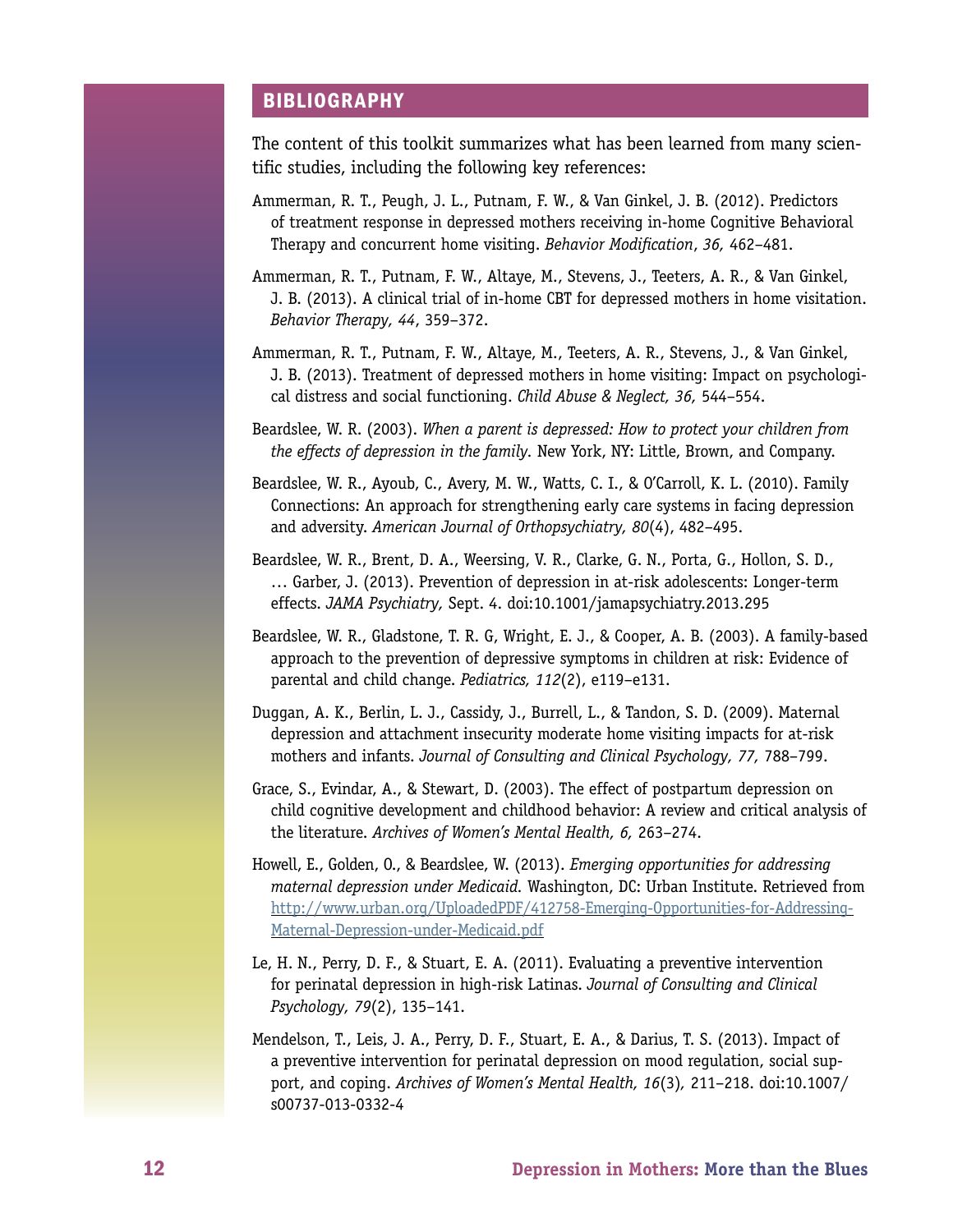- Miranda, J., Green, B. L., Krupnick, J. L., Chung, J., Siddique, J., Belin, T., & Revicki, D. (2006). One-year outcomes of a randomized clinical trial treating depression in low-income minority women. *Journal of Consulting and Clinical Psychology, 74*(1), 99–111.
- Miranda, J., Ong, M. K., Jones, L., Chung, B., Dixon, E. L., Tang, L., … Wells, K. B. (2013). Community-partnered evaluation of depression services for clients of community-based agencies in under-resourced communities in Los Angeles. *Journal of General Internal Medicine,* May 14. doi:10.1007/s11606-013-2480-7
- Muñoz, R. F., Le, H. N., Ippen, C. G., Diaz, M. A., Urizar, G. G., Soto, J., … Lieberman, A. F. (2007). Prevention of postpartum depression in low-income women: Development of the Mamás y Bebés/Mothers and Babies Course. *Cognitive and Behavioral Practice, 14,* 70–83.
- Muñoz, R. F., & Mendelson, T. (2005). Toward evidence-based interventions for diverse populations: The San Francisco General Hospital prevention and treatment manuals. *Journal of Consulting and Clinical Psychology, 73*(5), 790–799.
- National Research Council and the Institute of Medicine. (2009). *Depression in parents, parenting and children: Opportunities to improve identification, treatment, and prevention.* Washington, DC: National Academies Press.
- National Research Council and the Institute of Medicine. (2009). *Preventing mental, emotional and behavioral disorders among young people: Progress and possibilities.*  Washington, DC: National Academies Press.
- Tandon, S. D., Mendelson, T., Leis, J., Perry, D., & Kemp, K. (2013). Six-month outcomes from a randomized controlled trial to prevent perinatal depression in low-income home visiting clients. *Maternal and Child Health Journal,* June 22. doi:10.1007/ s10995-013-1313-y.
- Tandon, S. D., Perry, D., Mendelson, T., Leis, J., & Kemp, K. (2011). Preventing perinatal depression in low-income home visiting clients: A randomized controlled trial. *Journal of Consulting and Clinical Psychology, 79*(5), 707–712.
- U.S. Department of Health and Human Services. (2006). *Depression in the lives of Early Head Start families.* Washington, DC: Author. Retrieved from [http://www.acf.hhs.](http://www.acf.hhs.gov/sites/default/files/opre/research_brief_depression.pdf)  [gov/sites/default/files/opre/research\\_brief\\_depression.pdf](http://www.acf.hhs.gov/sites/default/files/opre/research_brief_depression.pdf)
- Wells, K. B., Jones, L., Chung, B., Dixon, E. L., Tang, L., Gilmore, J., … Miranda, J. (2013). Community-partnered cluster-randomized comparative effectiveness trial of community engagement and planning or resources for services to address depression disparities. *[Journal of General Internal Medicine,](http://www.ncbi.nlm.nih.gov/pubmed/23649787)* May 7. doi:10.1007/ s11606-013-2484-3.
- Wells, K. B., Schoenbaum, M., Duan, N., Miranda, J., Tang, L., & Sherbourne, C. (2007). [Cost-effectiveness of quality improvement programs for patients with subthreshold](http://people.healthsciences.ucla.edu/institution/url)  [depression or depressive disorder.](http://people.healthsciences.ucla.edu/institution/url) *Psychiatric Services, 58*(10), 1269–1278.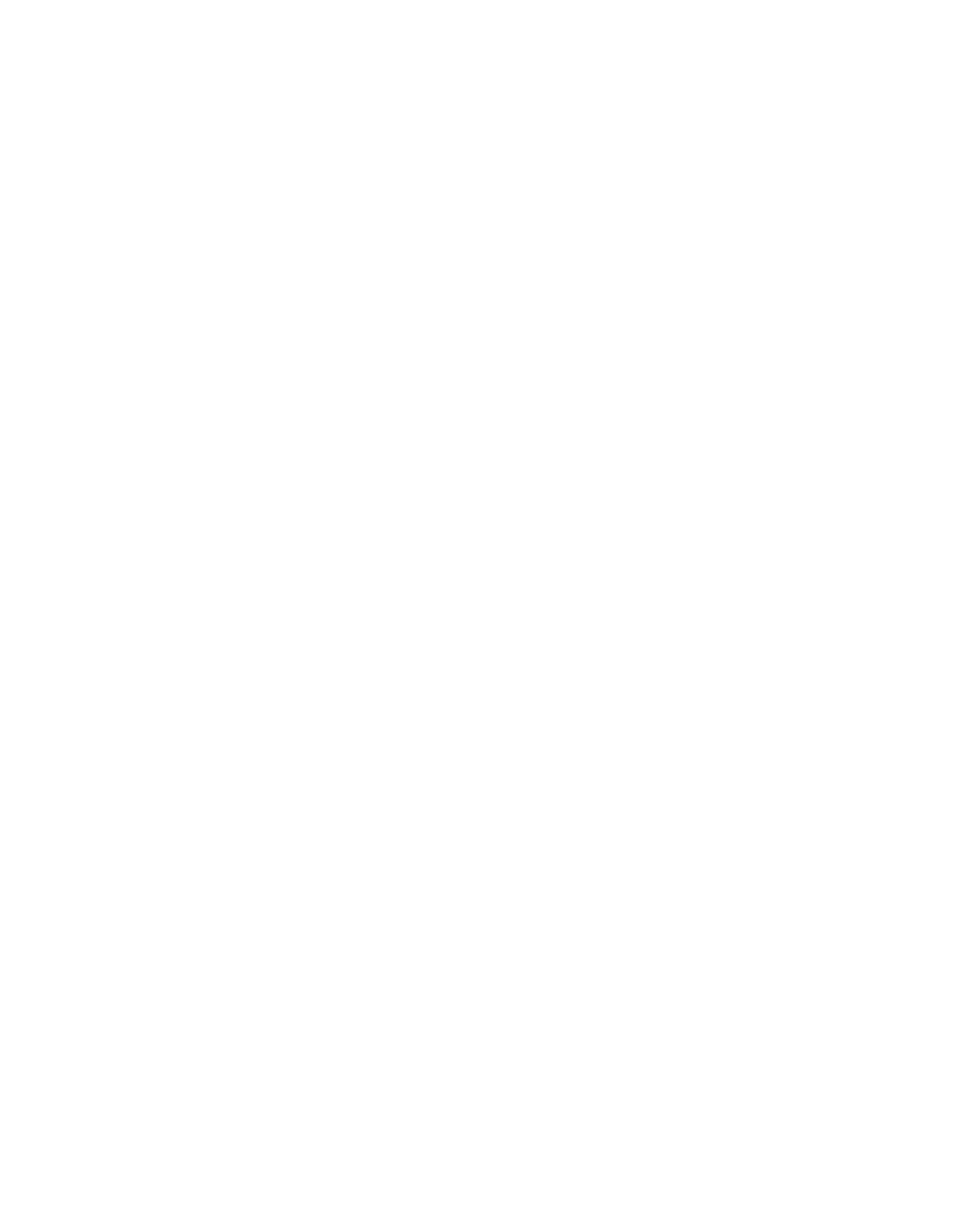## <span id="page-20-0"></span>**APPENDIX A: Some Popular Programs for Mothers With Young Children**

#### eArly heAd stArt And heAd stArt

Early Head Start and Head Start are comprehensive early childhood programs that enroll mostly low-income families who have children under the age of five. Early Head Start serves pregnant women and mothers with children under the age of 3; while Head Start serves families with preschool-aged children. Both programs can be provided in child development centers and through home visiting. Depression in women and mothers may interfere with their relationships with the home visitor.

Many Early Head Start and Head Start programs will ask mothers about depression during their enrollment, but they might not ask them again after a few months. Both programs could add ongoing depression screening to help staff figure out which mothers may need some extra support and referrals.

Staff of the Early Head Start and Head Start programs has several ways to identify women who may be depressed, particularly mothers:

 $\rightarrow$  Mothers' poor attendance rates at group socializations and home visits

- **•** Less frequent attendance for children in center-based services
- **B** Less engagement in program governance (e.g., parent-committee work or policy council)
- **•** Less willingness to develop meaningful goals on the family partnership plan
- Slower progress toward the goals on the family partnership plan
- Reluctance to participate in needed mental health/disability services for their child
- **■** Less likelihood to attend and/or follow through on referrals to community services, such as counseling, substance abuse ser vices, oral and health services, nutritional services, smoking cessation, and domestic violence services.  $\ddot{\phantom{a}}$

To learn about Early Head Start and Head Start and programs for pregnant women and mothers with young children in your area, please visit the Early Childhood Learning & Knowledge Center: [http://eclkc.ohs.acf.hhs.gov/hslc.](http://eclkc.ohs.acf.hhs.gov/hslc)

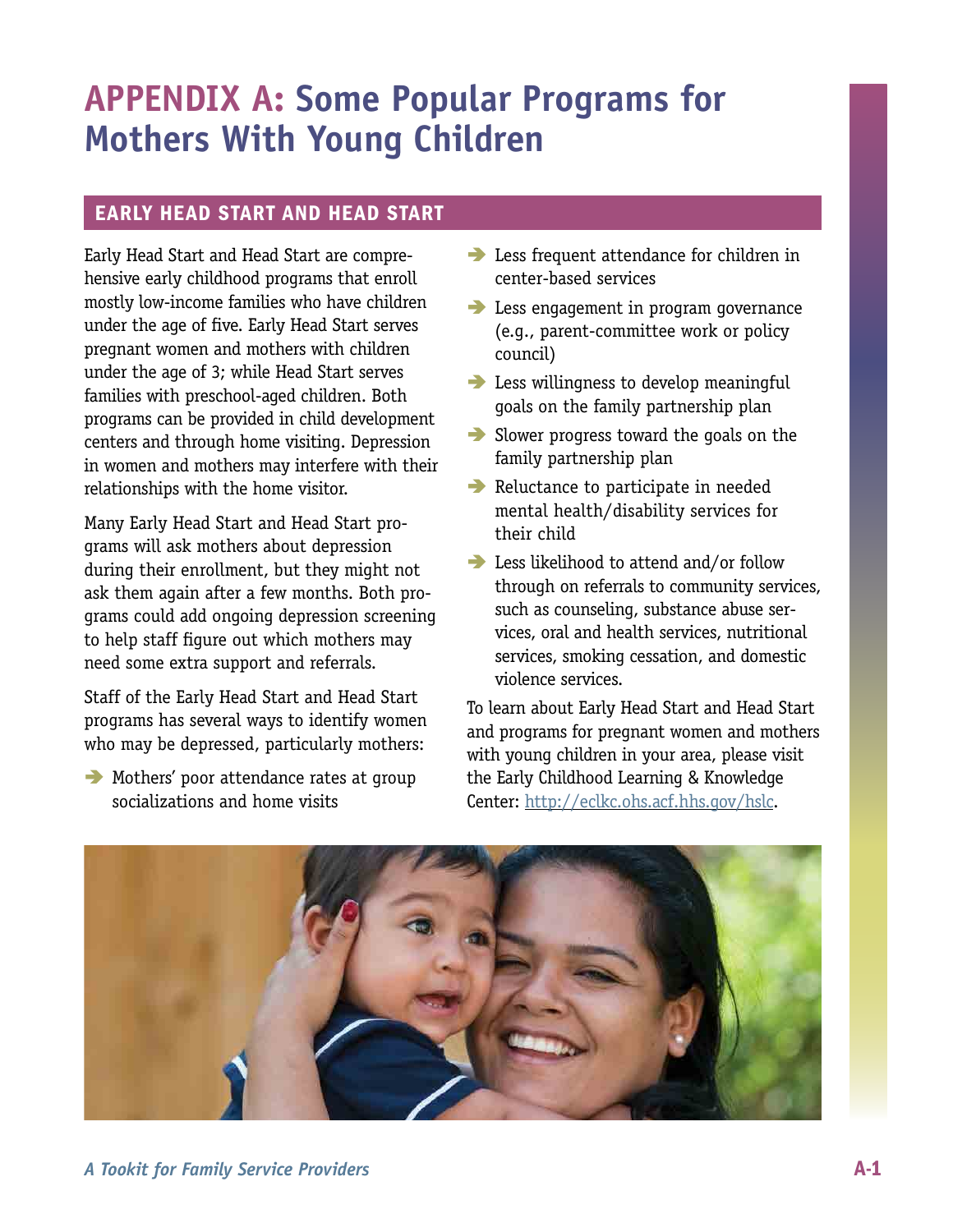#### <span id="page-21-0"></span>home VIsItIng

In the past 20 years, many programs have been developed in which community workers visit mothers in their homes. These programs often focus on helping mothers be the best parents that they can be and giving children the best start for later success. Examples of these types of programs include Early Head Start, Healthy Families America, Nurse-Family Partnership, and Parents as Teachers.

Home visitors provide information and support to mothers over several years on such topics as children's language development, healthy nutrition, building strong and healthy relationships, and staying up to date on immunizations. Home visitors also help mothers to reach their goals—including finding employment, finishing their education, and developing strong social support systems. Because home

visitors see mothers and their children often, over a long period of time, and in their homes, they are in an excellent position to identify and help mothers with depression.

Many home visiting programs routinely screen for depression. Because mothers and home visitors have a trusting relationship, home visitors are in a special position to encourage and help mothers find effective treatment. Some programs offer treatment in the home delivered by trained mental health professionals. Combining effective mental health treatment and home visiting can benefit mothers and children.

To find out what home visiting programs are available to families in your area, go to [https://www.childwelfare.](https://www.childwelfare.gov/preventing/programs/types/homevisitprog.cfm)  [gov/preventing/programs/types/hom](https://www.childwelfare.gov/preventing/programs/types/homevisitprog.cfm)[evisitprog.cfm.](https://www.childwelfare.gov/preventing/programs/types/homevisitprog.cfm)

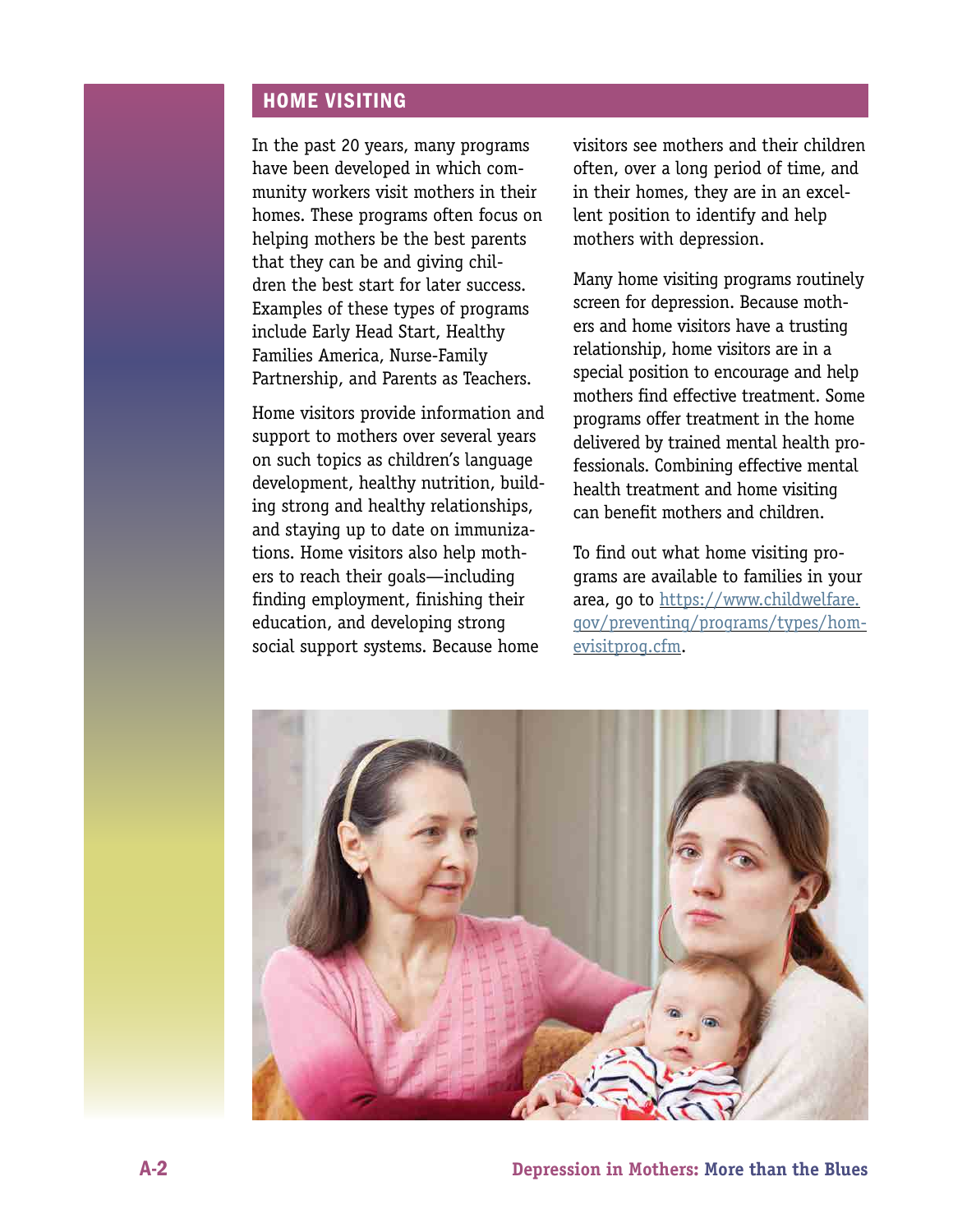#### **Providing Depression Treatment Within Home Visiting**

Sheila was a 24-year-old, single mother raising her 11-month-old daughter. Sheila was participating in a home visiting program. After the several home visits, the home visitor administered a depression screen and discovered that Sheila was suffering from depression. Sheila reported a number of stressors that stretched her social and psychological resources. She was enrolled in a job training program, but wasn't attending regularly because the baby was often sick. Sheila was socially isolated, and under significant financial strain. She presented with feelings of sadness and hopelessness. She cried frequently, expressed a loss of interest in being with others, was often irritable, and had difficulty sleeping. She reported having feelings of being better off dead. Sheila reported that her symptoms first emerged during pregnancy and hadn't improved since that time. Sheila had a history of being involved in violent relationships, and she had been abused by her father during childhood.

Sheila received a specialized cognitive behavioral treatment for mothers in home visiting that was provided by a mental health clinician in her home. Early in this 15-week treatment, Sheila increased her activities out of the home, taking her baby to the zoo and for regular outings. She learned to identify and better manage the negative thoughts that fueled her depression and paralyzed her efforts to make meaningful changes in her life. She learned to make better use of her limited social supports, and enrolled in a community college. As treatment progressed, her mood improved, she had more energy, and she was able to sleep better. She developed more hope for the future, and she was more engaged in visits with the home visitor. Notably, she reported more enjoyment in her role as a mother, and spent more time playing with her daughter. Tears and irritability were replaced with laughter and patience, and her daughter thrived as a result. After treatment ended, she continued to receive home visiting. Although depressive symptoms returned from time to time, Sheila was able to identify them and apply the skills she learned in treatment to quickly return to a healthy emotional state.

For more information about how CBT can be integrated into home visiting, go to: <http://www.movingbeyonddepression.org>.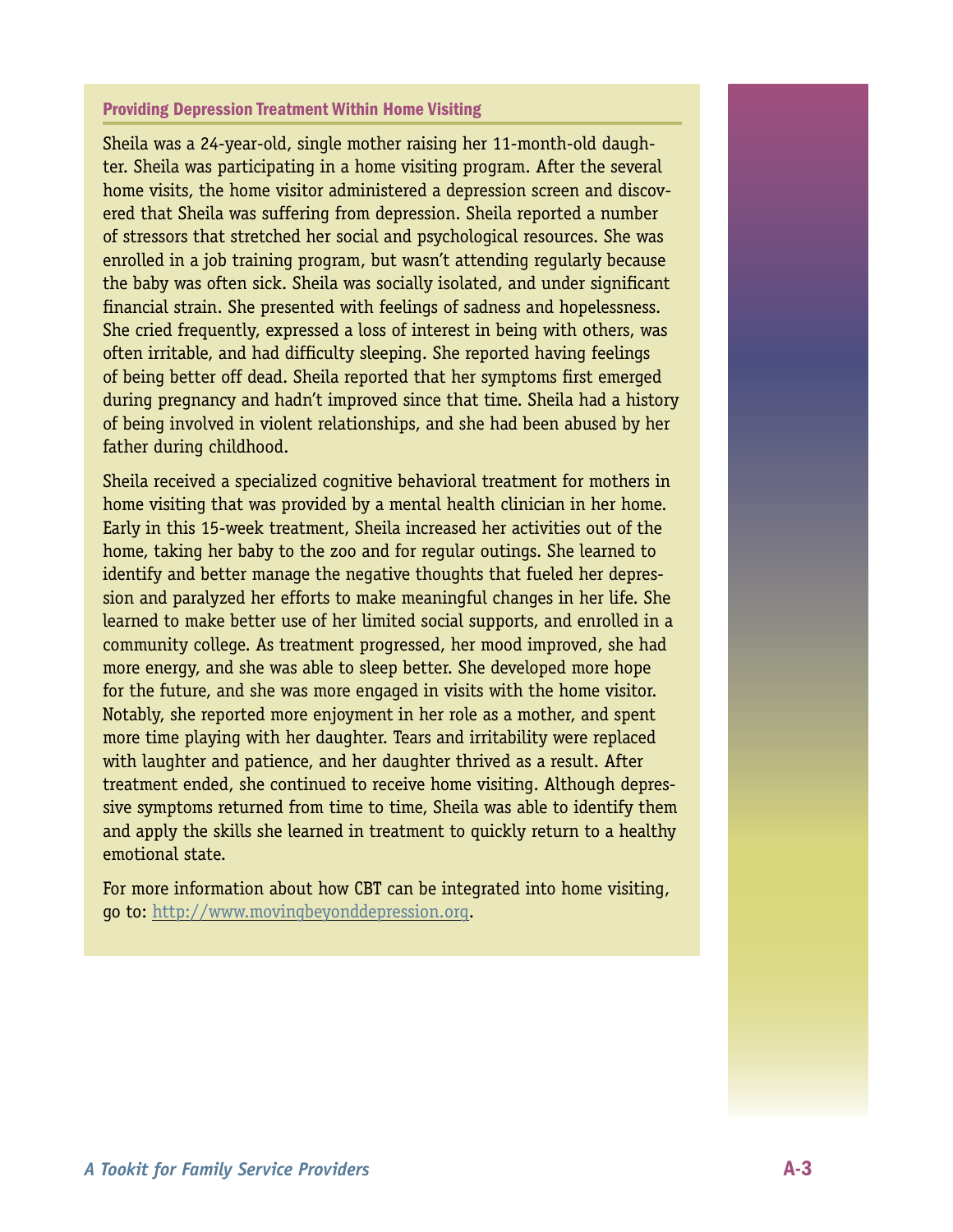#### <span id="page-23-0"></span>WOMEN, INFANTS, AND CHILDREN (WIC)

The WIC program targets women who need help with nutrition during their pregnancy and after their babies are born. It provides vouchers for a monthly package of nutritious foods, nutrition education, and breastfeeding support. The WIC program also helps women and children get referrals to other services. Nationally the WIC program serves a large number of low-income families—in fact half of all infants born in the United States each year benefit from WIC.

Women visit their local WIC offices every few months to get their vouchers; some also come in for nutrition classes or breastfeeding support. This means workers in the WIC program have a lot of opportunities to check in with

their clients about how they are feeling. Some WIC programs have added the PHQ-2 to their enrollment forms so that they can identify which mothers may need some follow-up referrals for depression. Workers in the WIC program should understand that untreated depression can interfere with their program's goals for promoting breastfeeding, healthy eating, and good nutritional habits. Screening and referring women who are depressed can help these women benefit from all of the services that the WIC program offers.

To help pregnant women and new mothers you work get connected with the WIC program, check out [http://www.fns.usda.gov/wic/how](http://www.fns.usda.gov/wic/howtoapply/whogetswicandhowtoapply.htm)[toapply/whogetswicandhowtoapply.htm](http://www.fns.usda.gov/wic/howtoapply/whogetswicandhowtoapply.htm).

#### **Accessing Mental Health Services From WIC**

Wendy was 27 years old and had five children. Wendy was screened for depression when she was receiving services from the WIC program for her youngest child. She was very depressed when screened. She reported that her husband was verbally abusive to her and that her oldest son was beginning to address her in a similar way. Wendy's only support was her sister who was currently abusing crack cocaine and often left Wendy with her young niece. Although Wendy knew that she felt terrible, she wasn't aware that she had depression. Once she realized that she was depressed, she was willing to get treatment.

Wendy attended a Cognitive Behavioral Therapy group. By the third session, she admitted that she felt trapped in a terrible marriage. She felt she had made a promise before God to remain with her husband. The group members were very understanding of her feelings, but shared with her their belief that God wouldn't want her to stay where she was being abused. She quickly began to brighten as she imagined a life without the continual verbal abuse. She came to group pleased that she was again enjoying her children. She began to have pleasant times with her children which brightened her mood even more. She discovered that she would be supported by her family if she did leave her husband. Her grandmother was able to help her get an apartment, and her mother helped to pick up her older children once Wendy got a job in childcare where she could bring her younger children. Wendy was very proud of her independence and overcame her depression.

For more information about where to refer women and mothers for CBT in your area, go to [http://findtreatment.samhsa.gov/.](http://findtreatment.samhsa.gov/)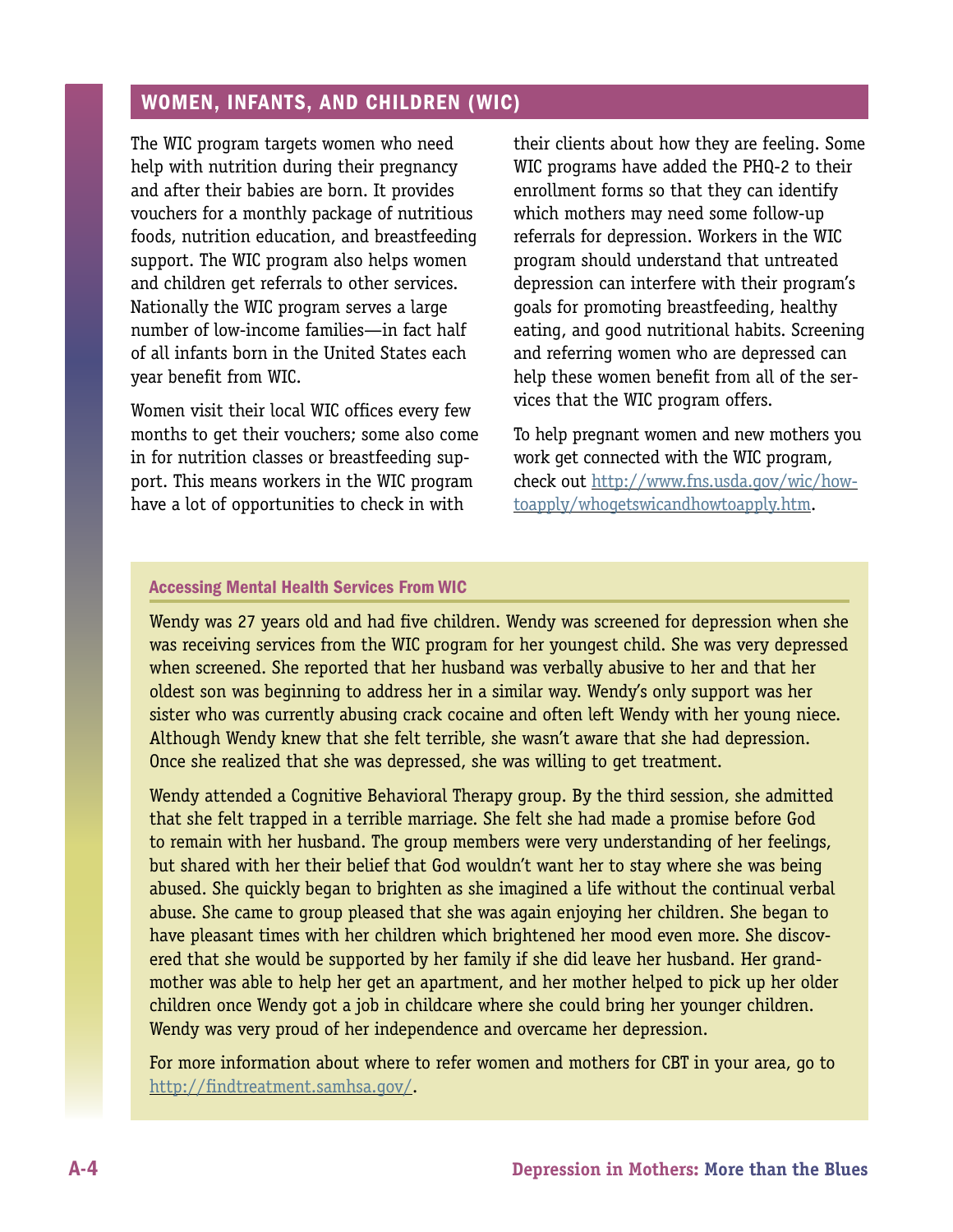## <span id="page-24-0"></span>**APPENDIX B: Handouts for Mothers With Depression**

Print out and share the following handouts with mothers who may be dealing with depression.

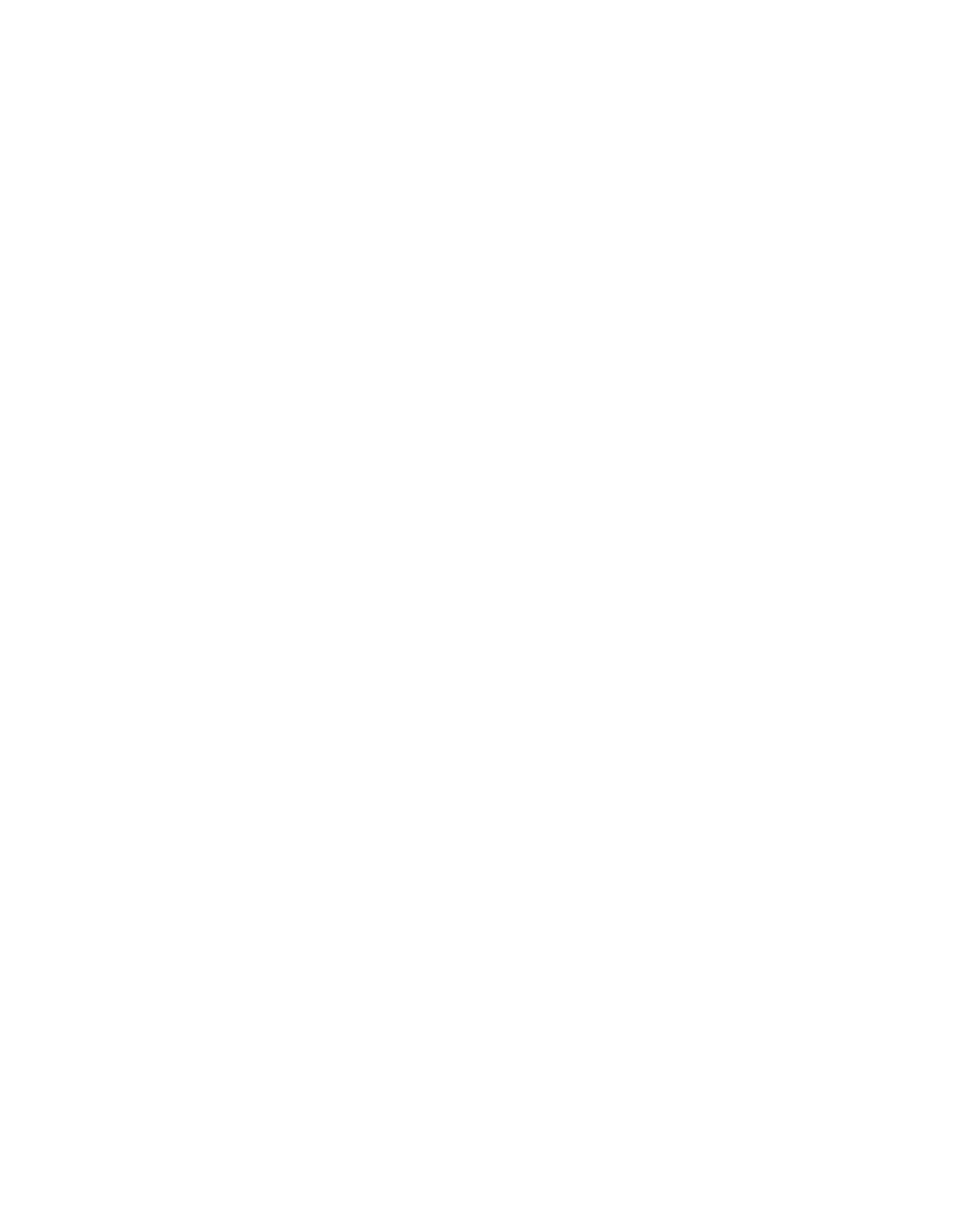#### <span id="page-26-0"></span>**ENGAGING IN PLEASANT ACTIVITIES CAN INCREASE MOOD AND IMPROVE RESILIENCE**

- $\rightarrow$  Being pregnant or being a mother with young children can disrupt your normal activities and thinking.
- $\rightarrow$  Activities are linked to mood. When you feel down, it may be hard to find the energy to do healthy activities. But when you do activities, you are more likely to:
	- Feel happier and healthier
	- Have positive thoughts about yourself and your pregnancy
	- Have healthy contact with other people
	- $\blacktriangleright$  Keep feeling good
- $\blacktriangleright$  In general, more positive activities lead to more helpful thoughts and feelings. Keep in mind that you have some choice in the kinds of thoughts and activities in which you engage.
- $\rightarrow$  When you do one activity, you often start a chain: one pleasant activity can lead to another positive activity, less negative thoughts, more positive feelings, and more contacts with other people.

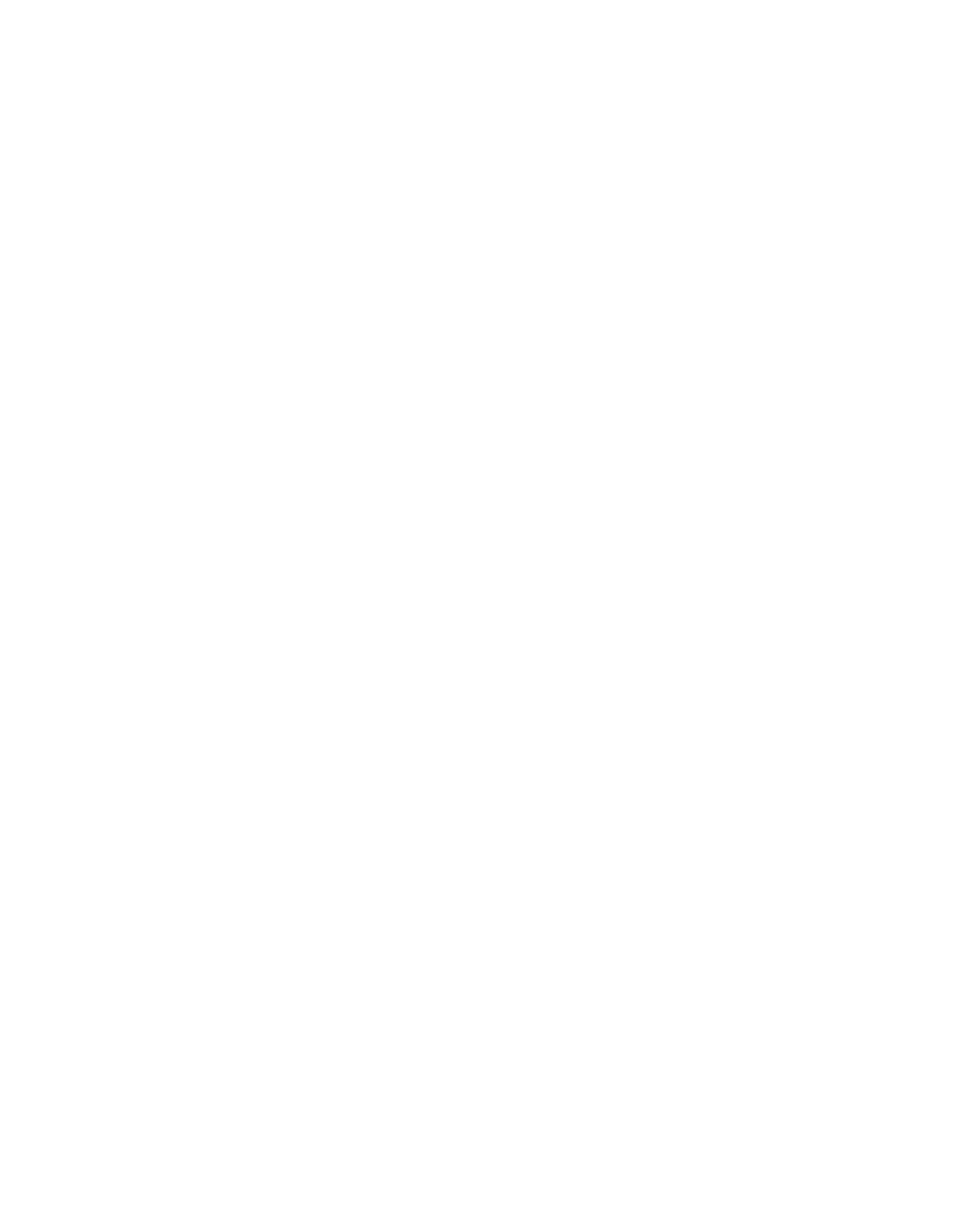#### <span id="page-28-0"></span>**MAKING GOOD CHOICES**

Choosing one pleasant activity can lead to better thoughts, feelings, and mood. One morning, Violet and Mary both felt down. But they made different choices after waking up, and as a result, had very different days. See if you can make a choice that improves your day!



Used with permission from Le, H. N., & Muñoz, R. (2013). *The mothers and babies course: A reality management approach. Participant manual (8 week)*. Washington, DC: George Washington University, p. 2.6.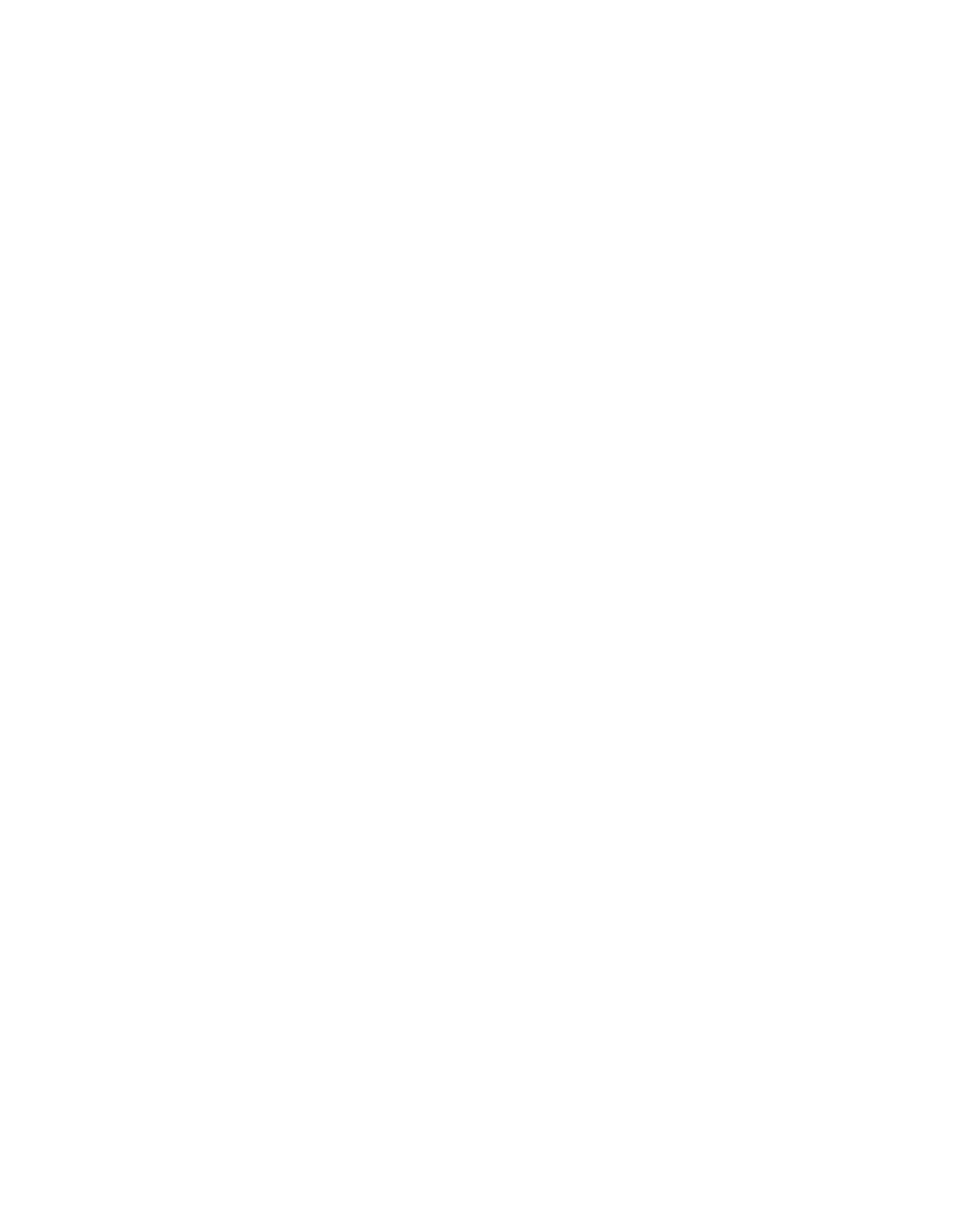#### <span id="page-30-0"></span>**CHOOSING PLEASANT ACTIVITIES**

You should try to do several pleasant activities every day. Think about activities that you can do by yourself, with your baby or young child, for free, or quickly.

Choose some pleasant activities to do **by yourself:** 

- You can control when you do them, and you aren't dependent on anyone else.
- **•** Doing an activity alone gives you time to think and enjoy your own thoughts.

Choose some pleasant activities to do **with your baby** or young child:

- **•** Pleasant contacts with your child can often make you feel better.
- Your baby may increase your motivation to try new activities.
- **•** Doing fun stuff with your baby can help you enjoy each other more, and can build and improve your relationship with your child.

Choose some pleasant activities that **aren't expensive or are free:** 

- You can do more of them.
- You won't feel stressed because you are spending money.
- You can do them whether you have extra money or not.

Choose some pleasant activities that **don't take too much time:** 

- You can do more of them.
- They are useful when you are busy and can't find a lot of free time.
- Brief activities give you a glimpse of the beauty of the world.
- Quick activities are something you can do while your child is napping or waiting for a bus.

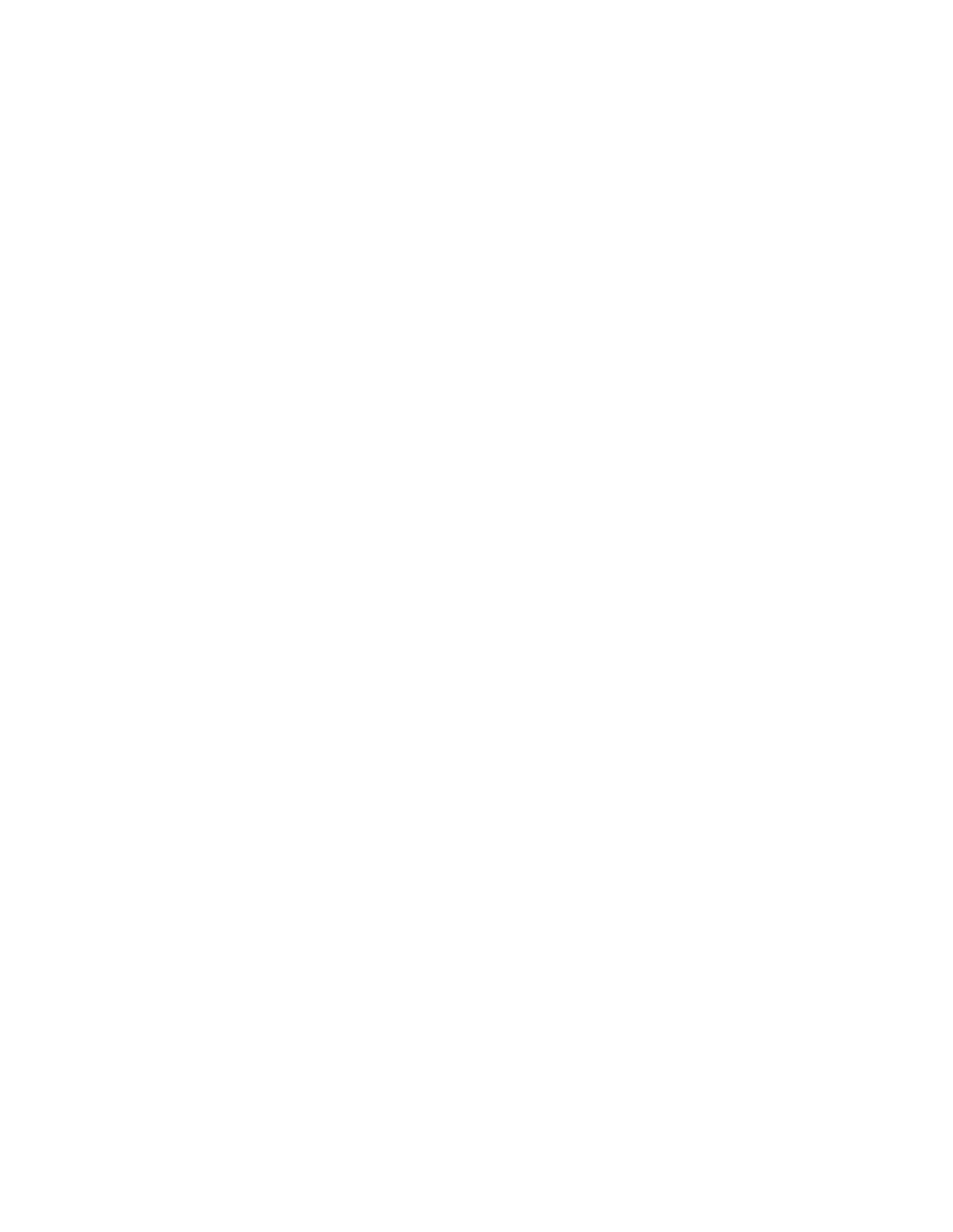#### <span id="page-32-0"></span>dIFFerent kInds oF pleAsAnt ActIVItIes

**Self-care activities** are things that you do to take care of yourself and your life. It is very important that you take care of yourself so you can take care of your child. For example:

- **B** Get enough sleep
- Plan your meals
- **→** Drink enough water
- â Exercise every day, even if it's for only a few minutes.

**Fun activities** are simple, healthy things that bring you pleasure. Becoming a new parent can be overwhelming, but having fun is still important to your health. For example:

- **■** Watch a movie with a friend
- $\rightarrow$  Go for a walk
- $\rightarrow$  Listen to music
- $\rightarrow$  Watch a bird in a tree.

**Learning activities** give you a sense of accomplishment or of having learned to do something well. For example:

- â Start an exercise program
- **Finish your GED**
- Take a class online or at a community college.

**Meaningful activities** fit with your values. They boost your healthy self-image and bring purpose to your life. For example:

- Be a good parent or friend
- **→** Hold a steady job
- **Execute 2 Let somebody else go first in line**
- → Participate in church, social, political, or community activities
- Bond with your baby or young child.

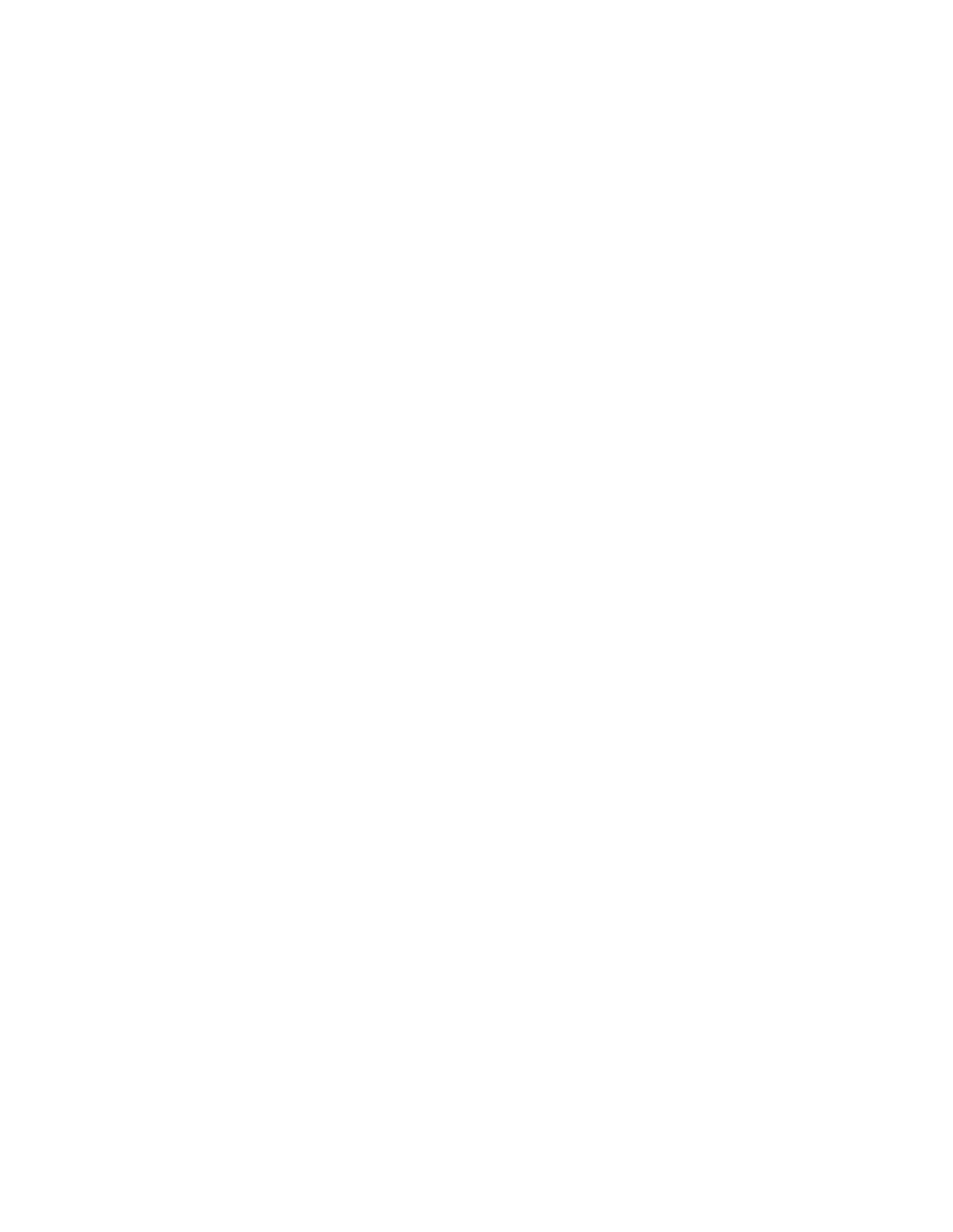#### <span id="page-34-0"></span>OTHER IDEAS TO IMPROVE YOUR MOOD AND MANAGE YOUR STRESS

#### contact with others improves mood

Being with other people is an important way to stay happy and healthy. Having people in your life that support and encourage you can help you manage stressful times.

- â Everyone needs someone to turn to
- â Everyone needs someone to have fun with
- $\rightarrow$  Be sure that people in your life can help you and that you can help other people in your life
- Be sure that people in your life support you and make you feel good and that you support other people and make them feel good

#### **Relaxation activities**

Stress affects everyone to some extent. Stress can be overwhelming when a lot of stressful things happen at the same time. Relaxation activities can help you feel better and manage very stressful times. Try each of these at least once to determine which ones work best for you:



- Some people find that taking three or four deep breaths—inhaling through your nose and exhaling through your mouth—can help to ease the pace of stressful situ ations. Some people call this "dragon breathing" or compare it to blowing out the candles on a birthday cake.  $\ddot{\phantom{0}}$
- Some people prefer to close their eyes and imagine themselves in a special place. Recalling the sounds and smells that are associated with this place—for example, the waves breaking on the beach or the smell of the ocean breeze—can help to refocus your mind on more positive times.
- Some people like to focus on tensing and then relaxing different parts of their bod ies as a way to relax. Starting with your feet, squeeze your toes together really tight and then relax them. Next, do the same thing with your calves, and then move all the way up your body.  $\ddot{\phantom{0}}$

Several websites discuss these different activities:

- â **Relaxation Exercises** [\(http://www.](http://www.ecmhc.org/relaxation_exercises.html)  [ecmhc.org/relaxation\\_exercises.html\)](http://www.ecmhc.org/relaxation_exercises.html): These exercises are designed to help reduce stress of families and staff involved with the Early Head Start and Head Start programs. This series of exercises is avail able in English and Spanish. ĺ
- **Free Guided Meditations** (http:// [marc.ucla.edu/body.cfm?id=22\)](http://marc.ucla.edu/body.cfm?id=22): The Mindfulness Center at the University of California–Los Angeles offers an exten sive series of relaxation activities that are available free, either by listening online or downloading from iTunes.  $\ddot{\phantom{0}}$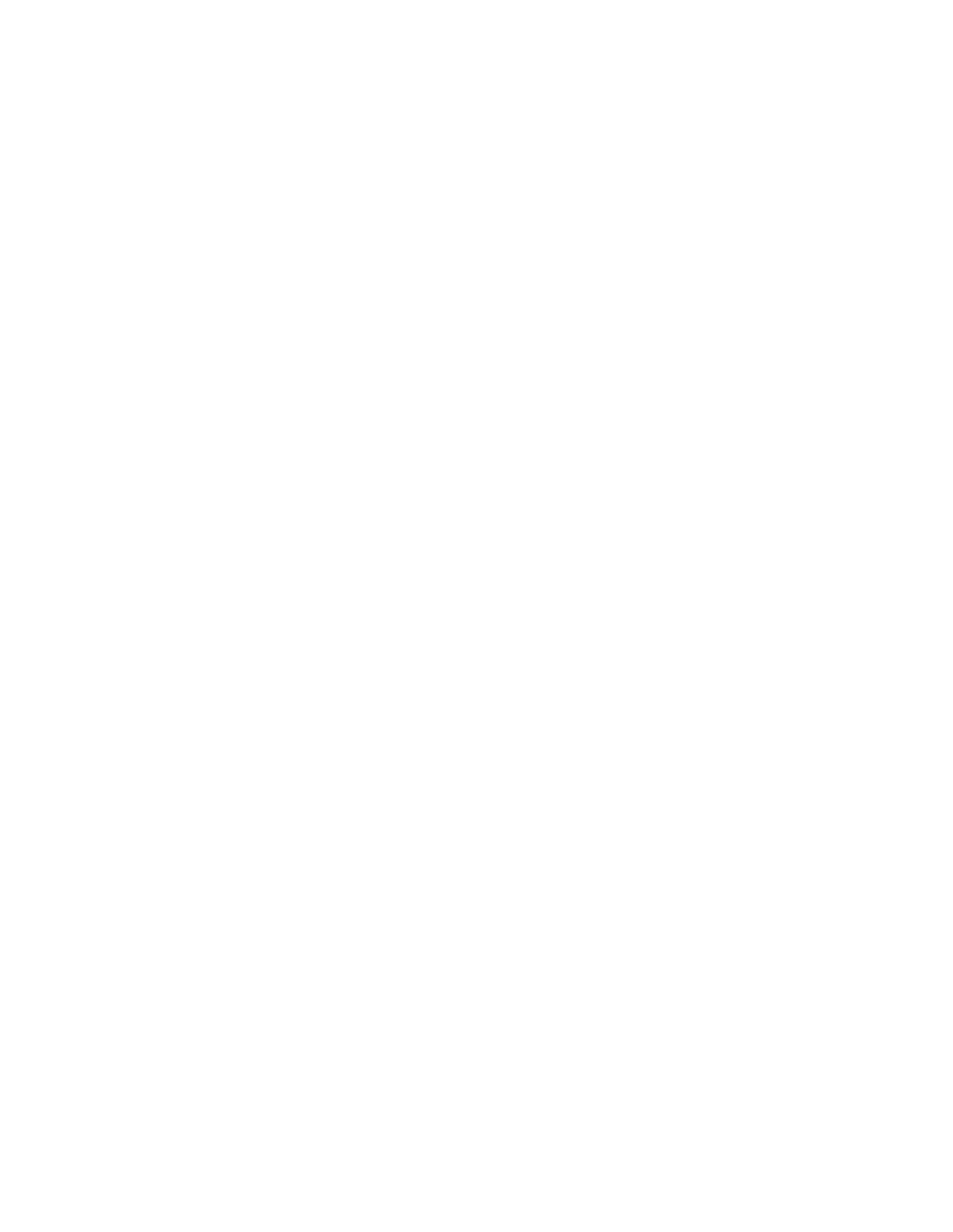## <span id="page-36-0"></span>**APPENDIX C: Other Depression Resources**

For more information on depression, here are some other resources that you can download and have available for mothers you work with:

#### **FACT SHEETS AND BROCHURES**

The Federal Maternal and Child Health Bureau developed Depression During and After Pregnancy: A Resource for Women, Their Families, and Friends. This colorful booklet describes the essentials about depression during and after pregnancy. The booklet is available online in English and Spanish:

- $\rightarrow$  English: http://mchb.hrsa.gov/ pregnancyandbeyond/depression/ perinataldepression.pdf
- $\rightarrow$  Spanish: http://mchb.hrsa.qov/ pregnancyandbeyond/depression/ ladepresion.pdf

The Federal Office of Women's Health developed two fact sheets that provide answers to frequently asked questions about depression:

- Depression During and After Pregnancy: http://www.womenshealth.gov/publications/our-publications/fact-sheet/depression-pregnancy.pdf
- Depression: http://www.womenshealth. qov/publications/our-publications/factsheet/depression.pdf

#### **FREE SCREENING TOOLS**

The MacArthur Foundation developed the Depression Management Toolkit, a resource designed to help community agencies implement the PHQ-2 and -9 screening tools:

 $\rightarrow$  http://prevention.mt.gov/suicideprevention/13macarthurtoolkit.pdf

Other tools are available in English and Spanish to screen pregnant and postpartum women for depression:

- Edinburgh Postnatal Depression Scale:
	- English: http://www2.aap.org/sections/scan/practicingsafety/Toolkit Resources/Module2/EPDS.pdf
	- ▶ Spanish: http://www.cdph.ca.gov/ programs/mcah/Documents/M0-CHVP-EPDS-Spanish.pdf
- $\rightarrow$  The Center for Epidemiological Studies Depression Tool:
	- English: http://medschool2.ucsf.edu/ latino/pdf/CESD/CESDEN.pdf
	- Spanish: http://medschool2.ucsf.edu/ latino/pdf/CESD/CESDSP.pdf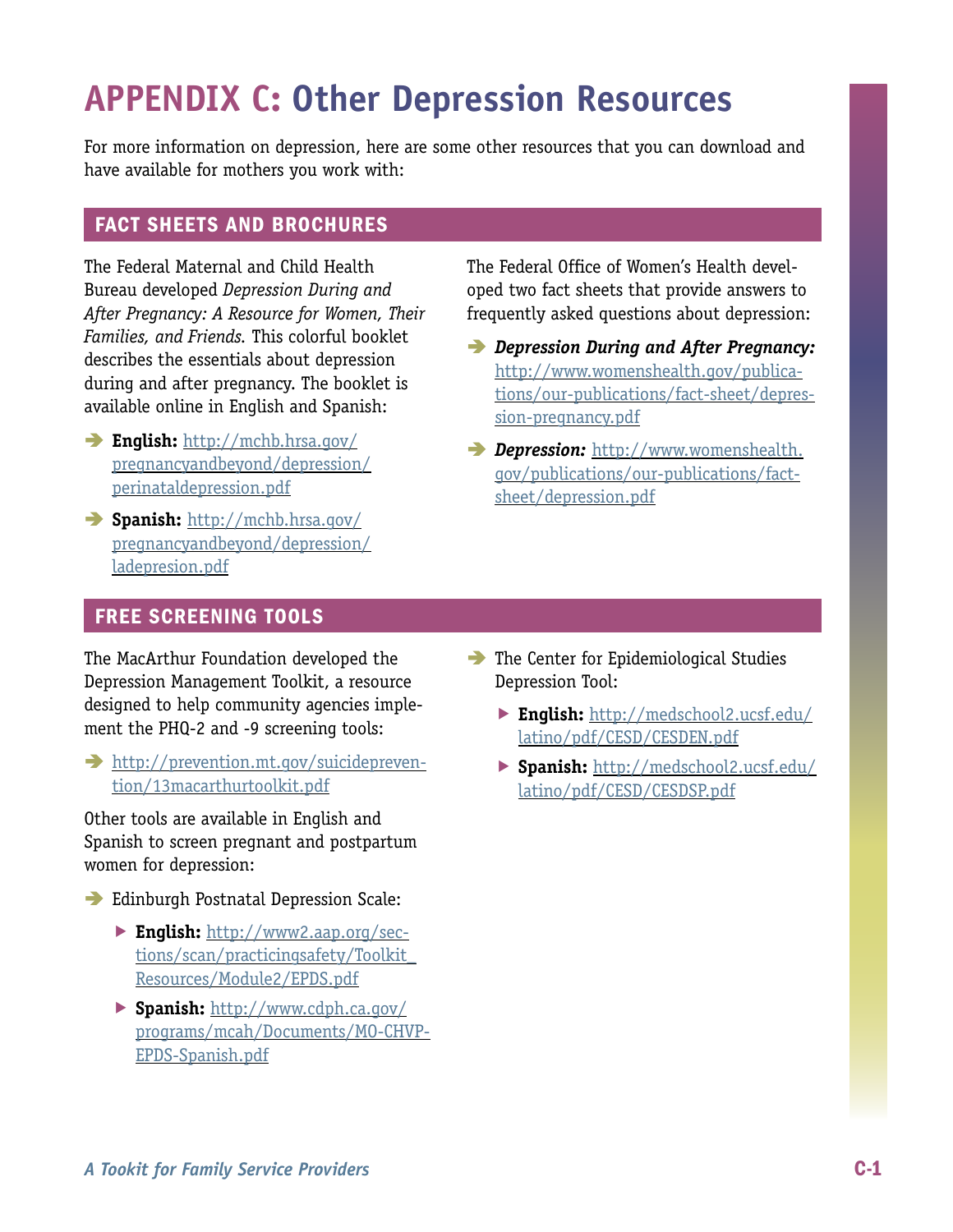#### <span id="page-37-0"></span>OTHER USEFUL MATERIALS

Family Connections Project at Children's Hospital Boston developed Family Connections Materials: A Comprehensive Approach in Dealing with Parental Depression and Related Adversities. This set of materials is designed to help staff at Early Head Start and Head Start programs work with families with depression:

[http://eclkc.ohs.acf.hhs.gov/hslc/tta-sys](http://eclkc.ohs.acf.hhs.gov/hslc/tta-system/health/Mental%2520Health/resources%2520%26%2520support%2520for%2520families/parental%2520depression/familyconnection.htm)[tem/health/Mental%20Health/resources%20](http://eclkc.ohs.acf.hhs.gov/hslc/tta-system/health/Mental%2520Health/resources%2520%26%2520support%2520for%2520families/parental%2520depression/familyconnection.htm)  [&%20support%20for%20families/parental%20](http://eclkc.ohs.acf.hhs.gov/hslc/tta-system/health/Mental%2520Health/resources%2520%26%2520support%2520for%2520families/parental%2520depression/familyconnection.htm) [depression/familyconnection.htm](http://eclkc.ohs.acf.hhs.gov/hslc/tta-system/health/Mental%2520Health/resources%2520%26%2520support%2520for%2520families/parental%2520depression/familyconnection.htm) 

The University of California–San Francisco developed The Mothers and Babies Course. This 12-week, group-based intervention has been shown to reduce depression in pregnant women and mothers with young babies. Manuals for mothers and instructors are available online and in English and Spanish:

[http://medschool2.ucsf.edu/latino/](http://medschool2.ucsf.edu/latino/Englishmanuals.aspx)  [Englishmanuals.aspx](http://medschool2.ucsf.edu/latino/Englishmanuals.aspx) 

There are shorter versions (6-week and 8-week) of The Mothers and Babies Course for use in prenatal care, home visiting, and WIC settings. These manuals are available in English and Spanish and will be posted on the following website:

#### <http://www.gwu.edu/~mbp/manuals.html>

Resiliency groups are being run as a part of the work of Community Partners in Care (CPIC). CPIC is a collaborative research project of community and academic partners working together to learn the best way to reduce the burden that depression places on vulnerable populations. CPIC works in the communities of South Los Angeles (SPA 6) and Hollywood-Metro LA (SPA 4). The manuals will be available soon, but you can follow their work here:

<http://www.communitypartnersincare.org>

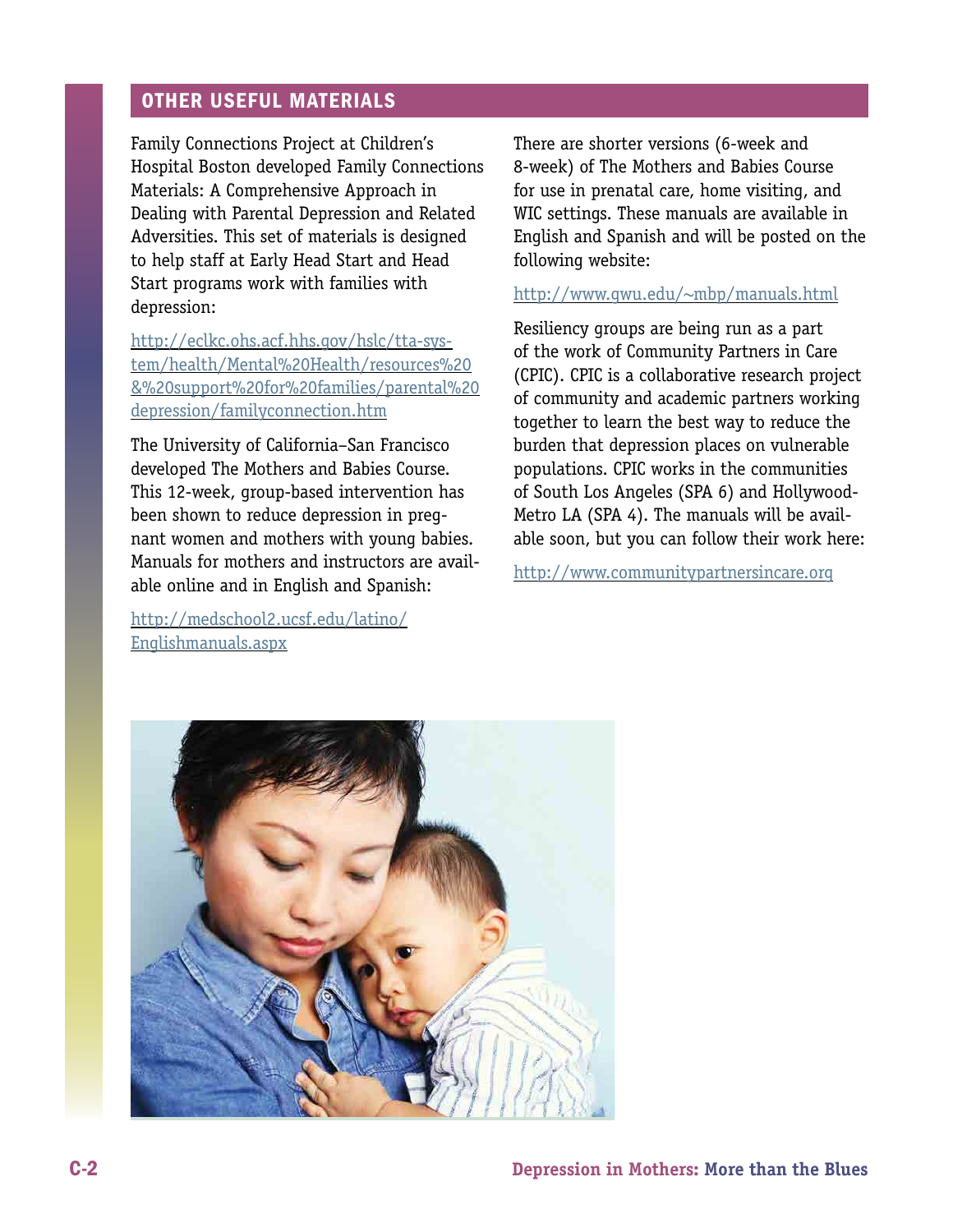## **APPENDIX D: Acknowledgments**

This toolkit was developed through the collaboration of four researchers who have devoted their careers to improving the lives of mothers struggling with depression. The document reflects their collective experiences and knowledge gained through several decades of work with diverse, low-income communities across the U.S. With support from the Substance Abuse and Mental Health Services Administration [HHSS280200800003C], these individuals drew upon the evidence-base for effective practices in mental health promotion, prevention and treatment to create this toolkit.

**Robert T. Ammerman, Ph.D.**  Every Child Succeeds Cincinnati Children's Hospital Medical Center

#### **William R. Beardslee, M.D.**

Baer Prevention Initiatives and Department of Psychiatry, Boston Children's Hospital Harvard Medical School

**Jeanne Miranda, Ph.D.**  Center for Health Services and Society Semel Institute for Neuroscience and Human Behavior

**Deborah F. Perry, Ph.D.**  Georgetown University Center for Child and Human Development

The authors would like to thank Dr. Larke Huang and Dr. Huynh-Nhu Le for their thoughtful and timely review of this document.